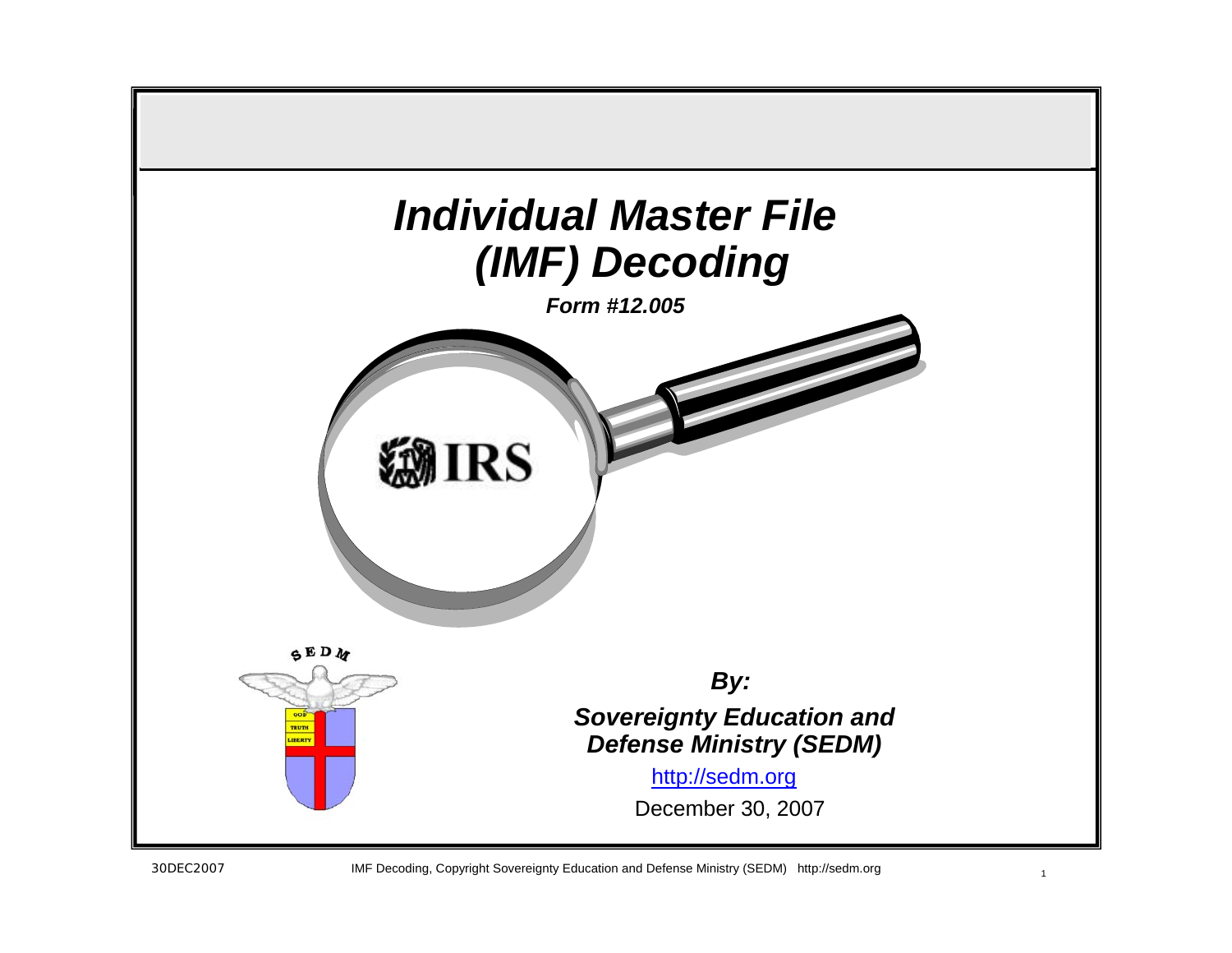## *Course Materials*

- **If you want a copy of this presentation after viewing the course, you can download it from:**
	- **Liberty University, Item #3.3**
		- **<http://sedm.org/LibertyU/LibertyU.htm>**
	- **Forms Page, Form #12.005**

**<http://sedm.org/Forms/FormIndex.htm>**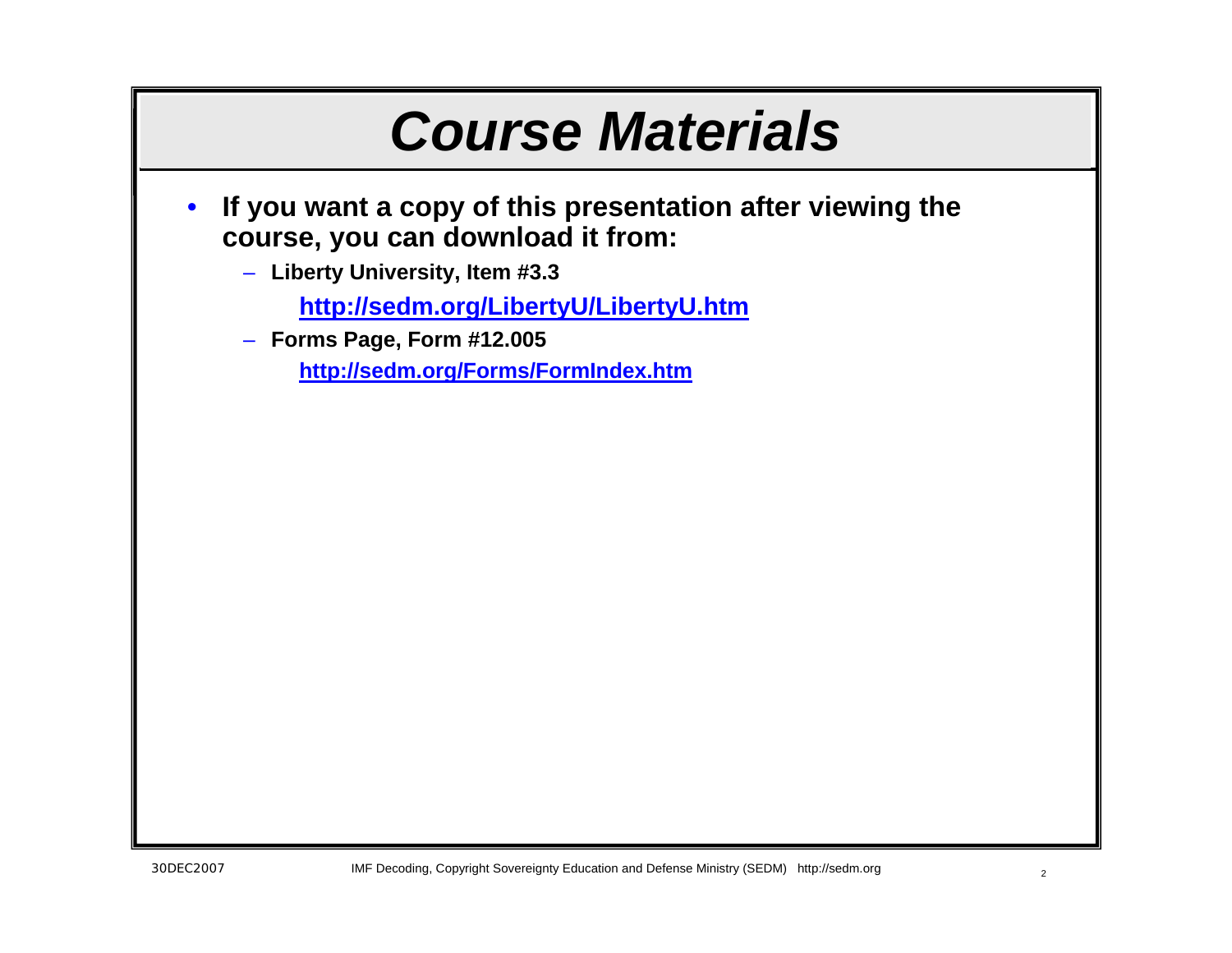## *Disclaimer*

- **Please read and heed all of the following:**
	- **Our Disclaimer statement:**
		- » **<http://sedm.org/disclaimer.htm>**
	- **Our Member Agreement:**
		- » **<http://sedm.org/MemberAgreement/MemberAgreement.pdf>**

- **WARNING: You should** *not* **be pursuing IMF decoding services or offerings from us if you:**
	- **Do not fully consent to and satisfy all the terms of our [Member Agreement](http://sedm.org/MemberAgreement/MemberAgreement.pdf)**
	- **Are pursuing decoding as a [tax shelter](http://famguardian.org/TaxFreedom/CitesByTopic/TaxShelter.htm), investment, or a method to reduce one's** *[lawfully assessed](http://famguardian.org/TaxFreedom/CitesByTopic/assessment.htm)* **tax liability.**
	- **Intend to use our materials to violate the law or evade your responsibilities to pay for the government services you use. We emphasize that the** *ONLY*  **authorized use or purpose of any of our information, offerings, or services is to ensure full, conscientious, and scrupulous compliance with** *all*  **applicable laws by all parties who are subject to them**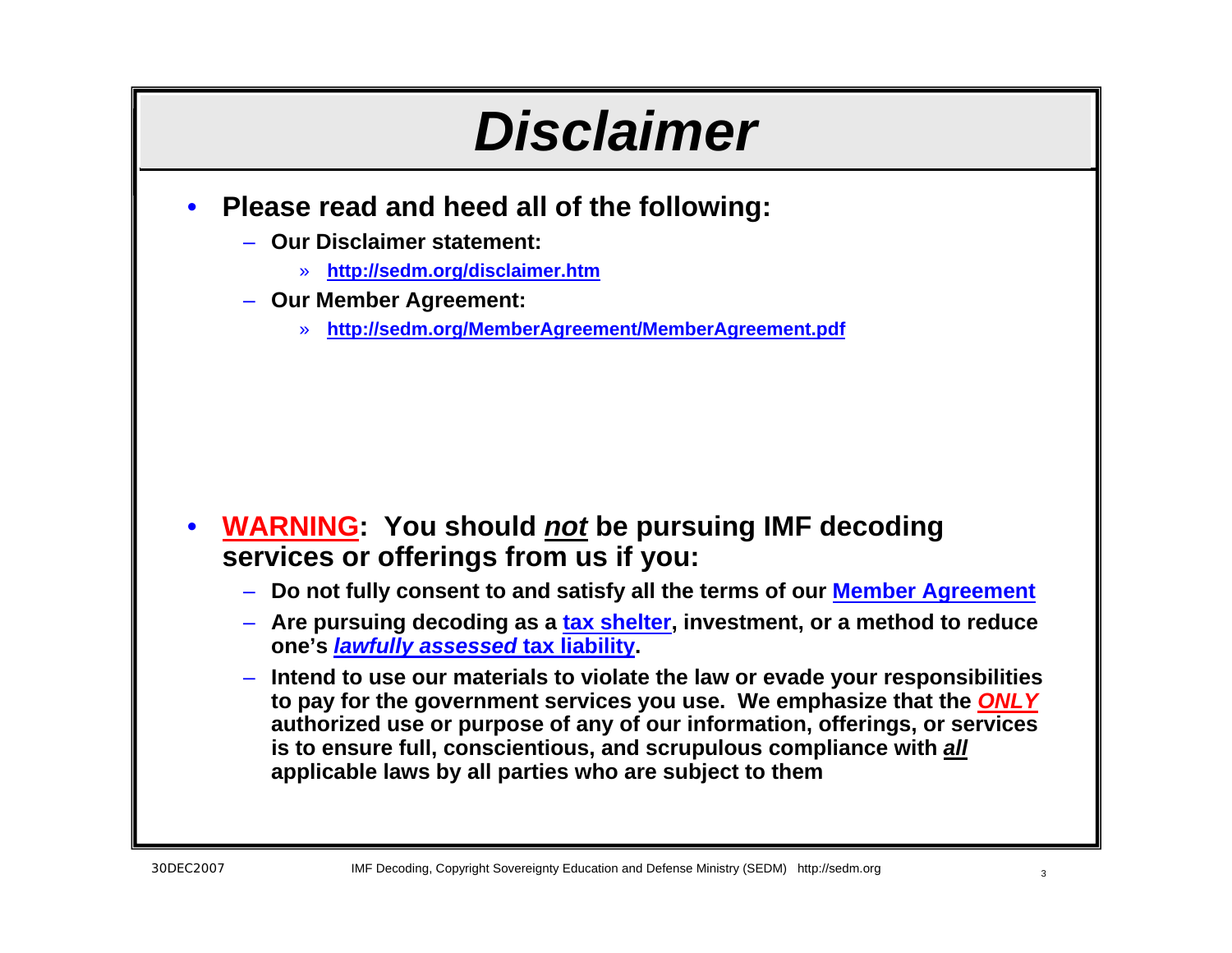# *Learning Objectives*

- **Teach you what IMF files are, how they are used, and why you need to understand them**
- **Show the basics of IMF decoding**
- **Give you a starting point for further research and education into this subject**
- **Describe the information, tools, and assistance that SEDM offers to "***[nontaxpayers](http://sedm.org/Forms/MemLaw/WhoAreTaxpayers.pdf)***" ONLY who want to decode their IMF and correct false/fraudulent information therein**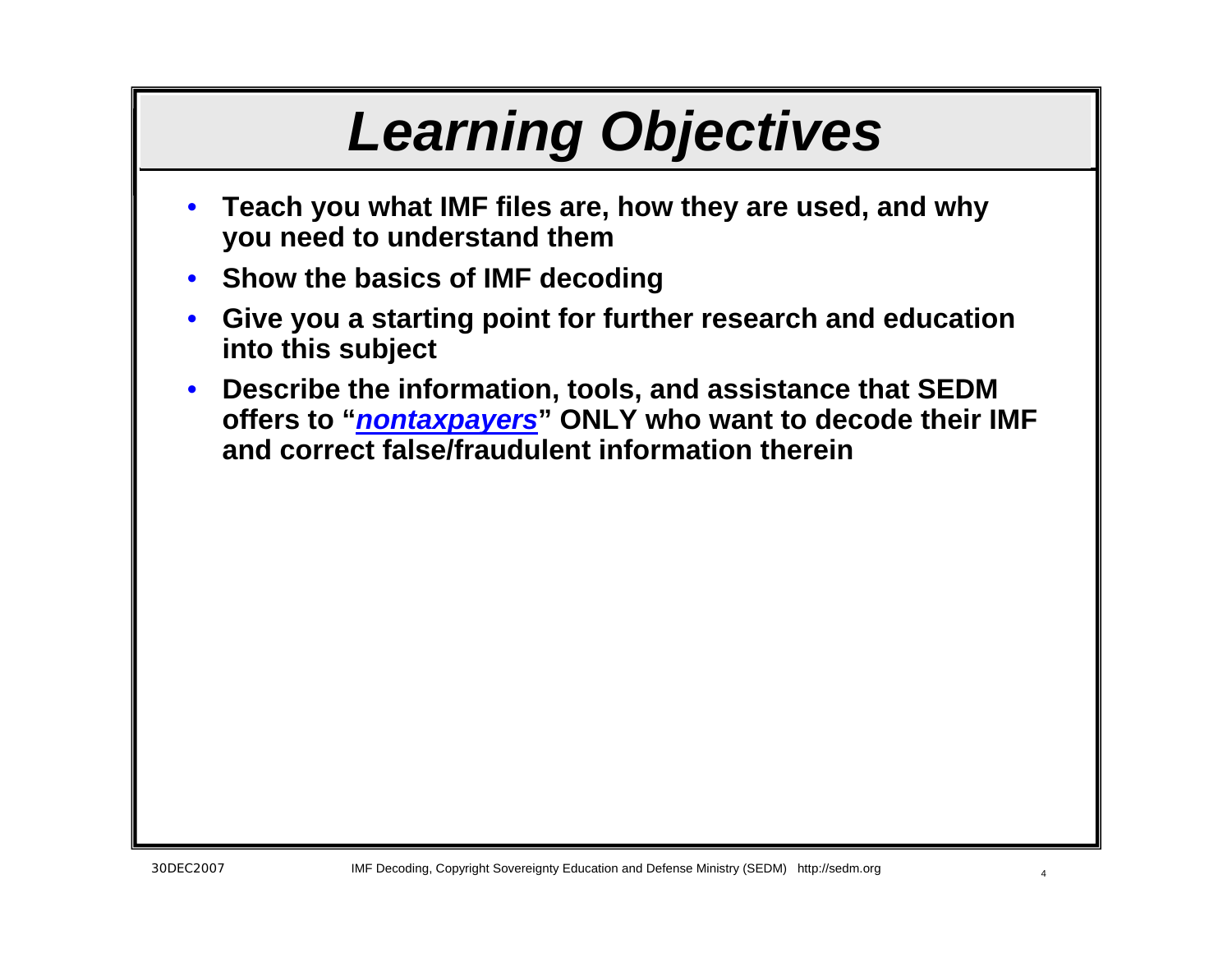# *Agenda*

- **What is a "tax"?**
- **The government tax fraud**
- **Internal Revenue Service (IRS) Records**
- **What is an Individual Master File?**
- **What is IMF Decoding?**
- **Why IMF Decoding is Important**
- **Types of IMFs**
- **Sections within the IMF**
- **IMF Codes**
- **Illegal techniques**
- **Getting copies of your IMF**
- **Master File (MF) Decoder Software**
- **SEDM Decoding Services**
- **Conclusions**
- **Questions?**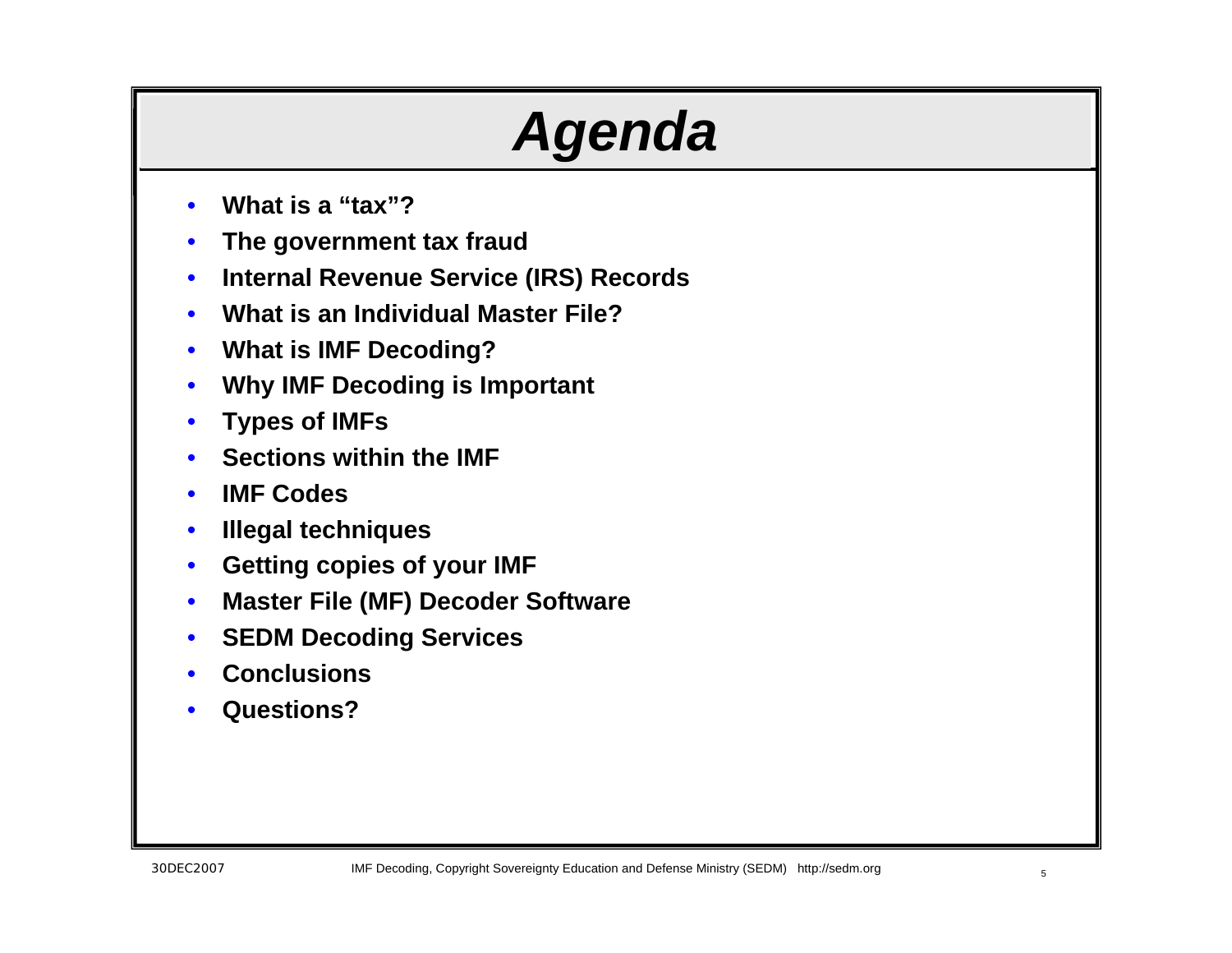## *What is a "Tax"?*

### • **Taxes defined:**

*"Tax: A charge by the government on the income of an individual, corporation, or trust, as well as the value of an estate or gift. The objective in assessing the tax is to generate revenue to be used for the needs of the public.*

*A pecuniary [relating to money] burden laid upon individuals or property to support the government, and is a payment exacted by legislative authority. In re Mytinger, D.C.Tex. 31 F.Supp. 977,978,979. Essential characteristics of a tax are that it is NOT A VOLUNTARY PAYMENT OR DONATION, BUT AN ENFORCED CONTRIBUTION, EXACTED PURSUANT TO LEGISLATIVE AUTHORITY. Michigan Employment Sec. Commission v. Patt, 4 Mich.App. 228, 144 N.W.2d 663, 665. …"*

*[Black's Law Dictionary, 6th Edition, page 1457]*

### • **Only legitimate purpose of taxes is to support government,**  *not* **the people or constituents:**

*"A tax, in the general understanding of the term and as used in the constitution, signifies an exaction for the support of the government. The word has never thought to connote the expropriation of money from one group for the benefit of another." [U.S. v. Butler, 297 U.S. 1 (1936)]*

*To lay, with one hand, the power of the government on the property of the citizen, and with the other to bestow it upon favored individuals to aid private enterprises and build up private fortunes, is none the less a robbery because it is done under the forms of law and is called taxation. This is not legislation. It is a decree under legislative forms.*

*Nor is it taxation. 'A tax,' says Webster's Dictionary, 'is a rate or sum of money assessed on the person or property of a citizen by government for the use of the nation or State.' 'Taxes are burdens or charges imposed by the Legislature upon persons or property to raise money for public purposes.' Cooley, Const. Lim., 479.*

*[Loan Association v. Topeka, 20 Wall. 655 (1874)]*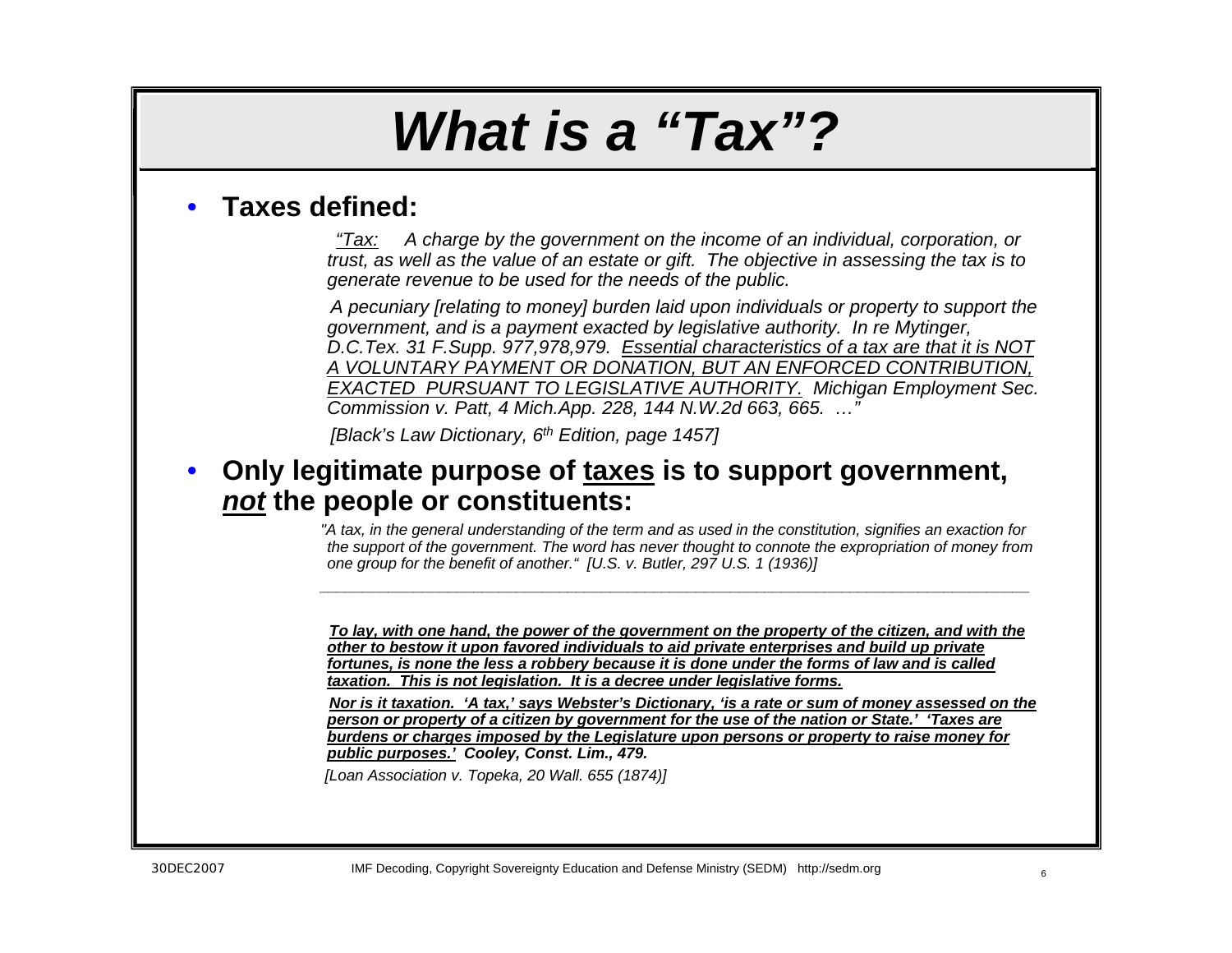## *"Political Heresy"*

• **The U.S. Supreme Court has said that when the government abuses its taxing power to** *redistribute wealth***, any statute which implements it is** *not "law"* **and constitutes** *"political heresy"* **that is completely contradictory to the concept of "[republican government](http://famguardian.org/TaxFreedom/CitesByTopic/RepublicanFormOfGovernment.htm)" that is the foundation of our system of government:**

*"In Calder v. Bull, which was here in 1798, Mr. Justice Chase said, that there were acts which the Federal and State legislatures could not do without exceeding their authority, and among them he mentioned a law which punished a citizen for an innocent act; a law that destroyed or impaired the lawful private [labor] contracts [and labor compensation, e.g. earnings from employment through compelled W-4 withholding] of citizens; a law that made a man judge in his own case; and a law that took the property from A [the worker]. and gave it to B [the government or another citizen, such as through social welfare programs]. 'It is against all reason and justice,' he added, 'for a people to intrust a legislature with such powers, and therefore it cannot be presumed that they have done it [passed a "law", in this case] . They may command what is right and prohibit what is wrong; but they cannot change innocence into guilt, or punish innocence as a crime, or violate the right of an antecedent lawful private [employment] contract [by compelling W-4 withholding, for instance], or the right of private property. To maintain that a Federal or State legislature possesses such powers [of THEFT!] if they had not been expressly restrained, would, in my opinion, be a political heresy altogether inadmissible in all free [republican governments.' 3 Dall. 388.](http://famguardian.org/TaxFreedom/CitesByTopic/RepublicanFormOfGovernment.htm) "*

**[\[Sinking Fund Cases, 99 U.S. 700 \(1878\)](http://caselaw.lp.findlaw.com/cgi-bin/getcase.pl?court=us&vol=99&invol=700) ]**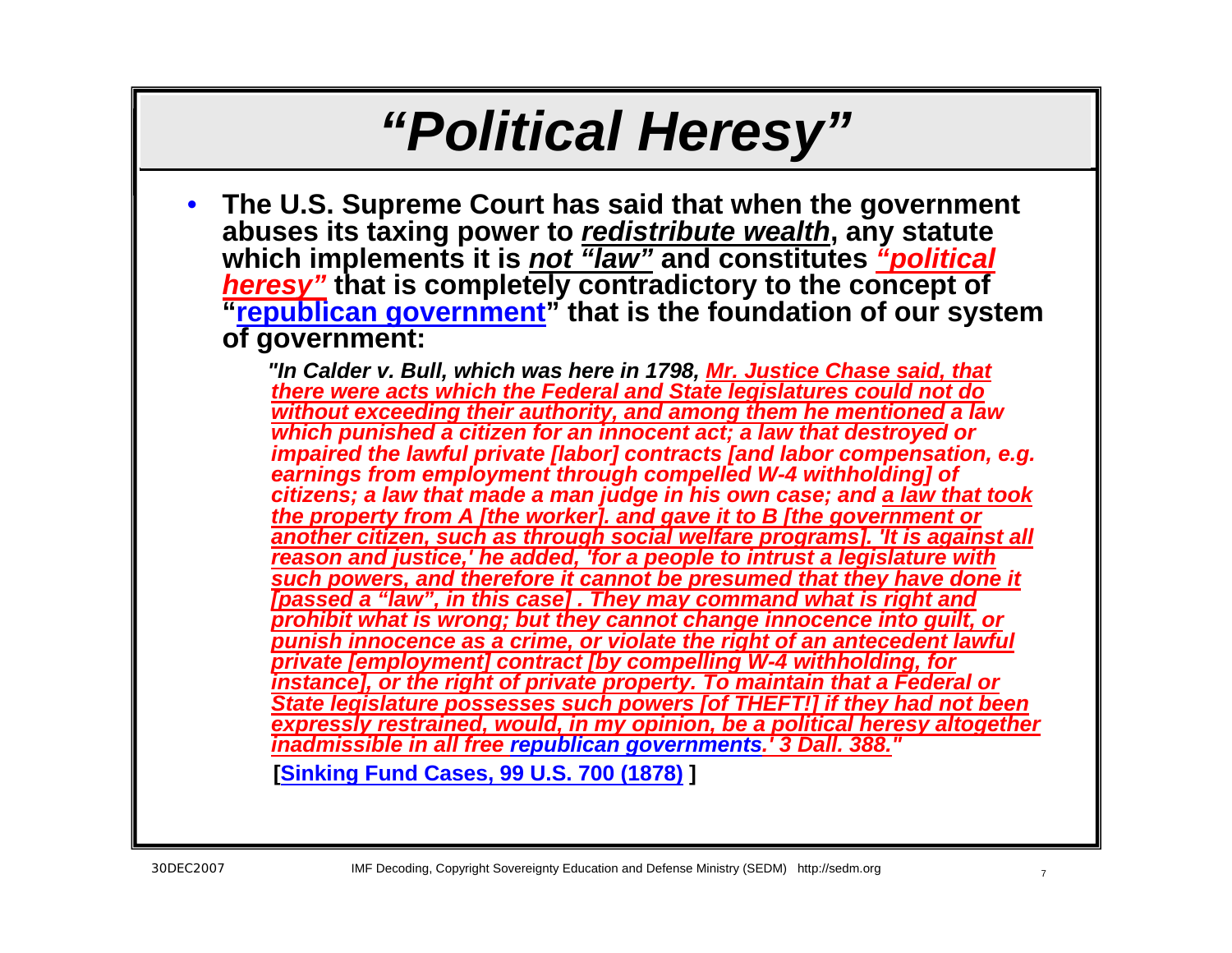## *Where do your "taxes" go*



The income tax serves several functions in add tion to financing federal government expenditures. It also allocates resources, subsidizes some persons or activities, encourages or discourages certain kinds of economic and social behavior, redistributes wealth, stimulates or stabilizes economic growth, helps maintain our federalism, and helps solve some specific social problems such as pollution and urban

The page on the left was extracted from:

Federal Income Taxation on Individuals, West Group, 1999, ISBN 0-314-23868-9, p. 2,

### *WHAT'S WRONG WITH THIS PICTURE, FOLKS?*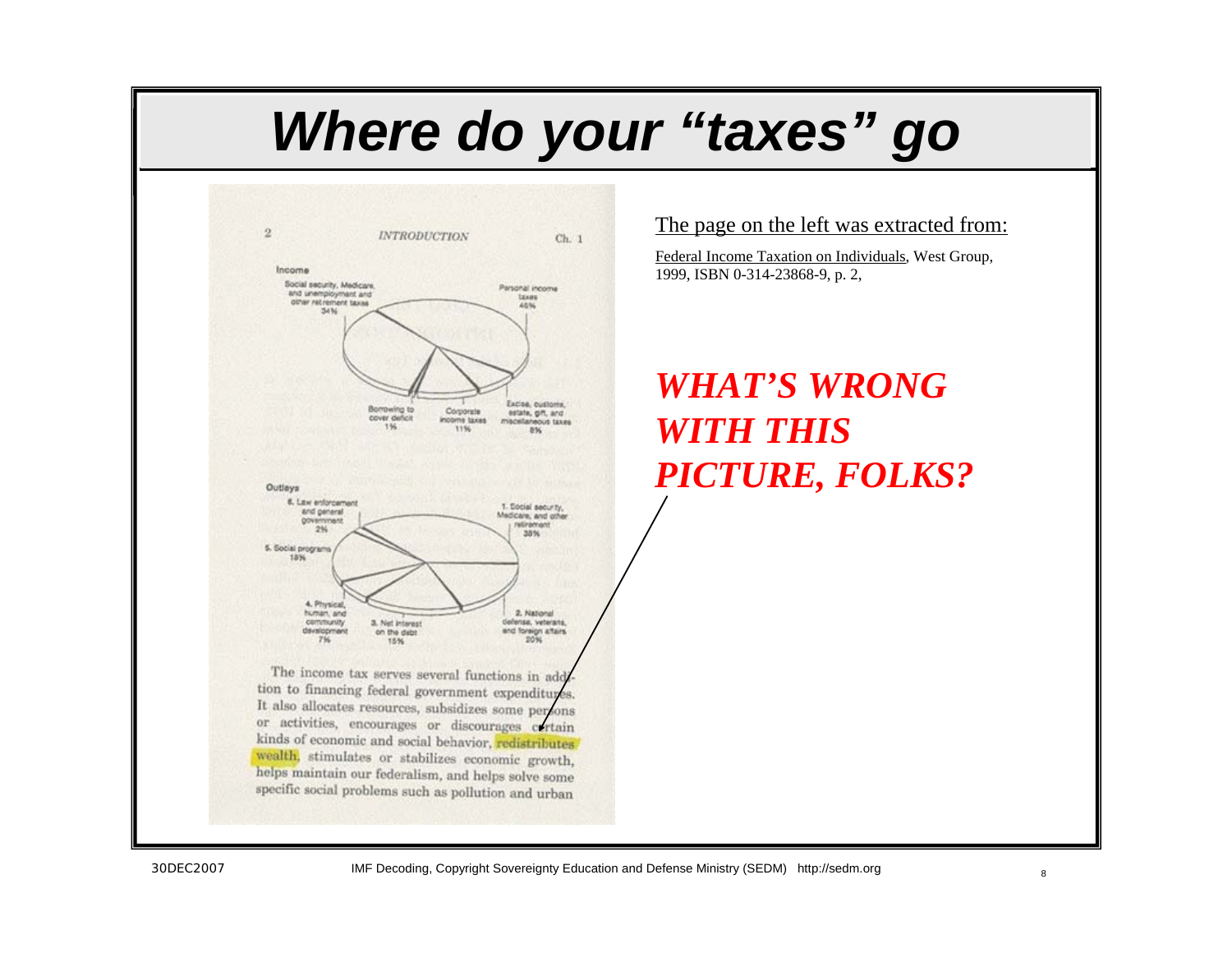# *You Don't Pay "tax" to the IRS!*

- **Social Security, Medicare, Welfare, FICA are NOT "***taxes***", they are government** *"insurance"* **programs, and all insurance programs are voluntary!**
- **When "taxes" are used for bribery and "wealth redistribution" instead of supporting the government ONLY, as the law book on the previous pages says, then:**
	- **All governments, judiciaries, and tax collection systems invariably become corrupt**
	- **Governments invariably grow out of control because of thirst for money and power**
	- **The liberties of the people are eliminated one-by-one as taxes are increased and the tax code becomes a means of political control and tyranny**
- **What laws are violated when "taxes" are used for "wealth redistribution"?**
	- **[18 U.S.C. 2381](http://www4.law.cornell.edu/uscode/18/2381.html): Treason**
	- **[18 U.S.C. 208](http://www4.law.cornell.edu/uscode/18/208.html): Conflict of interest**
	- **[18 U.S.C. 597](http://www4.law.cornell.edu/uscode/18/597.html): Expenditures to influence voting**
	- **[18 U.S.C. 2111](http://www4.law.cornell.edu/uscode/18/2111.html): Robbery**
	- **[18 U.S.C. 872](http://www4.law.cornell.edu/uscode/18/872.html): Extortion**
	- **[18 U.S.C. 876](http://www4.law.cornell.edu/uscode/18/876.html): Mailing threatening communications**
	- **[18 U.S.C. 873](http://www4.law.cornell.edu/uscode/18/873.html): Blackmail**
	- **[18 U.S.C. 1581](http://www4.law.cornell.edu/uscode/18/1581.html): Peonage and slavery**
	- **[42 U.S.C. 1994](http://www4.law.cornell.edu/uscode/42/1994.html): Peonage and slavery**
	- **[13](http://caselaw.lp.findlaw.com/data/constitution/amendment13/)[th Amend.](http://caselaw.lp.findlaw.com/data/constitution/amendment13/): Slavery**
- **For further information on why taxes for wealth redistribution violate the Constitution, read:**

<http://famguardian.org/Subjects/Taxes/Evidence/HowScCorruptOurRepubGovt.htm>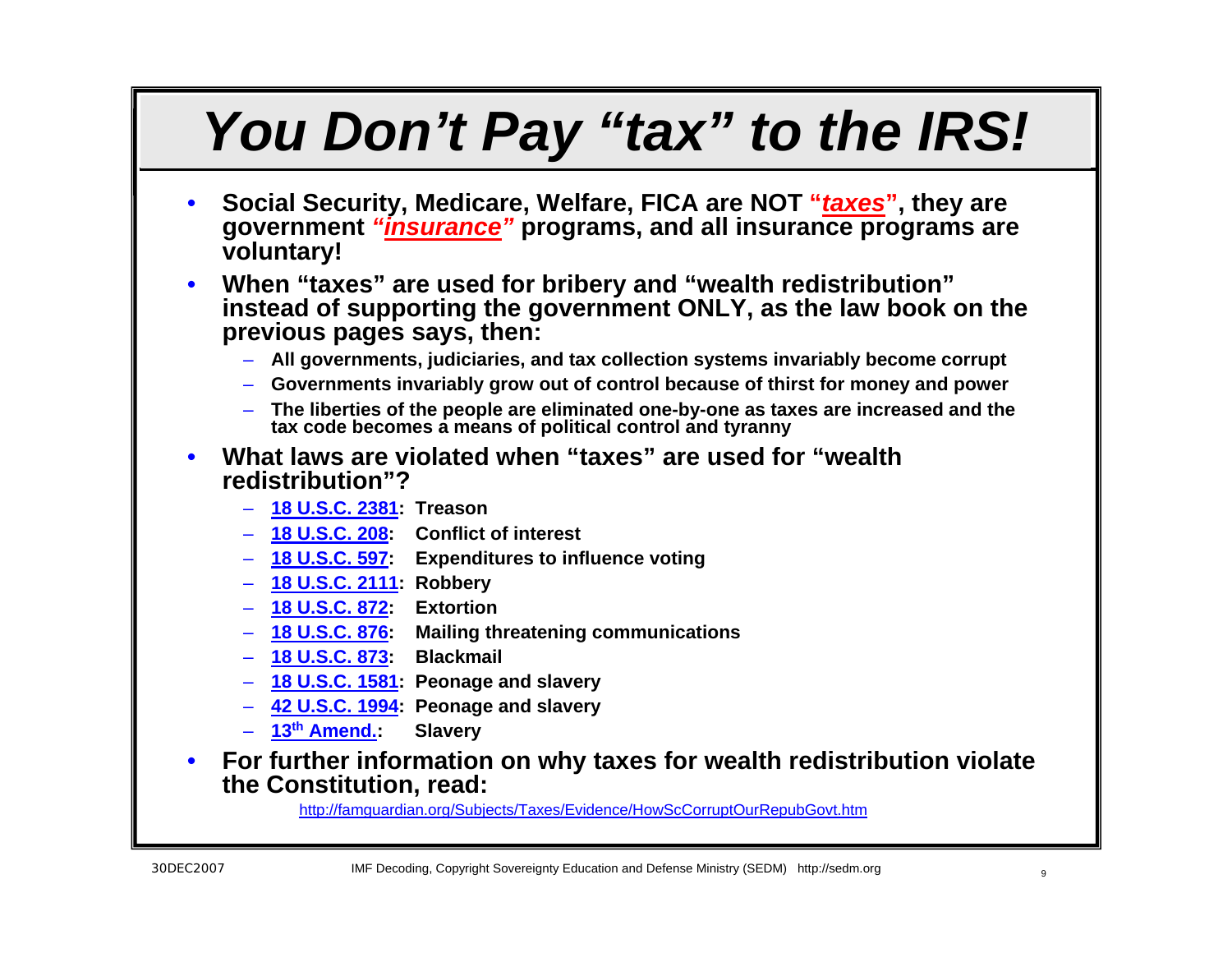### *What Exactly Do You Pay to the IRS, Then?*

- **It is FRAUD to call what we pay to the IRS a "tax"!**
- **What we pay to the IRS is instead a "donation" or "insurance premium" disguised as a "tax" to make it look mandatory**

*"Donatio: A gift. A transfer of the title of property to one who receives it without paying for it. The act by which the owner of a thing voluntarily transfers the title and possession of the same from himself to another person, without any consideration." [Black's Law Dictionary, Sixth Edition, p 487]*

*"Voluntary: "Unconstrained by interference; unimpelled by another's influence; spontaneous; acting of oneself. Coker v. State, 199 Ga. 20, 33 S.E.2d 171, 174.*  Done by design or intention. Proceeding from the free and unrestrained will of the *person. Produced in or by an act of choice. Resulting from free choice, without compulsion or solicitation. The word, especially in statutes, often implies knowledge of essential facts. Without valuable consideration; gratuitous, as a voluntary conveyance. Also, having a merely nominal consideration; as, a voluntary deed." [Black's Law Dictionary, 6th Edition, page 1575)]*

- **The IRS doesn't maintain "tax records" about you, they maintain records of your "donations"**
- **The federal income tax system under Subtitle A of the Internal Revenue Code is a "donation" program for the municipal government of the District of Columbia, which I call the "District of Criminals"**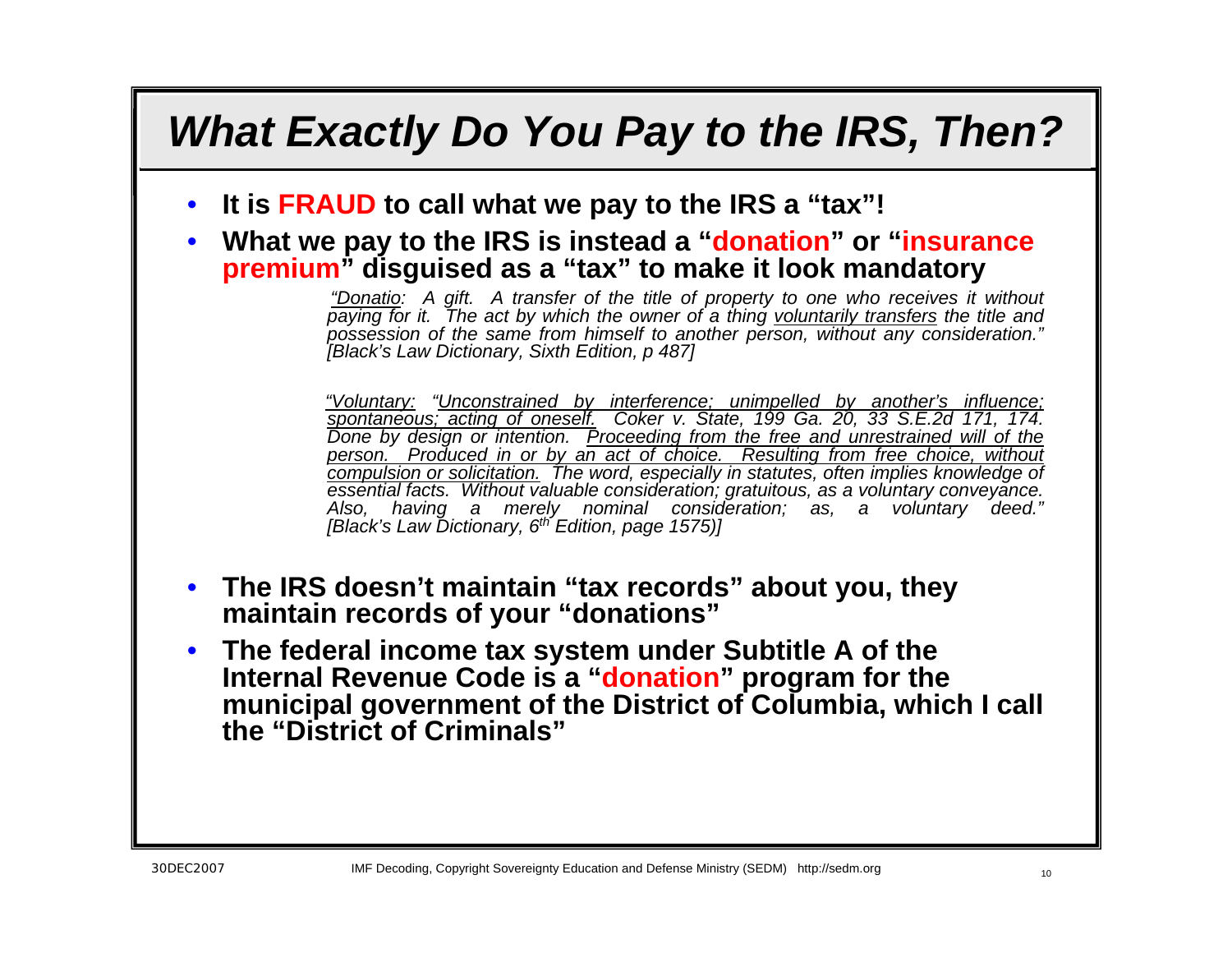## *What Does the Bible Say About This "tax" Scandal?* • **Do not follow a crowd (a democracy, in this case) to do evil!:** *"You shall not follow a crowd t[o do evil; nor](http://www.biblegateway.com/passage/?search=Exodus%2023:2;&version=50;) shall you testify in a dispute so as to turn aside after many to pervert justice." [\[Exodus 23:2](http://www.biblegateway.com/passage/?search=Exodus%2023:2;&version=50;), Bible, NKJV]* • **Do not steal from your neighbor using theft disguised as a "tax":** *"You shall not steal." [\[Exodus 20:15](http://www.biblegateway.com/passage/?search=Exodus%2020:15&version=50), Bible, NIV]*  • **Be responsible for yourself and don't depend on government:** "Make it your ambition to lead a quiet life, to mind your own business and to work with your<br>Thands, just as we told you, <u>so that your daily life may win the respect of outsiders and so that</u><br>You will not be dependent on • **Do not bear false witness against your neighbor, for instance by claiming he owes a "tax" that he doesn't in fact owe:** *"[You shall not b](http://www.biblegateway.com/passage/?search=Exodus%2020:16&version=50)ear false witness against your neighbor." [\[Exodus 20:16](http://www.biblegateway.com/passage/?search=Exodus%2020:16&version=50), Bible, NIV]* • **Do not covet your neighbor's high earnings to subsidize your retirement:**"You shall not covet your neighbor's house; you shall not covet your neighbor's wife, nor his<br>male servant, nor his female servant, nor his ox, nor his donkey, nor anything [including his<br>[earnings from](http://www.biblegateway.com/passage/?search=Exodus%2020:17&version=50) labor] that is your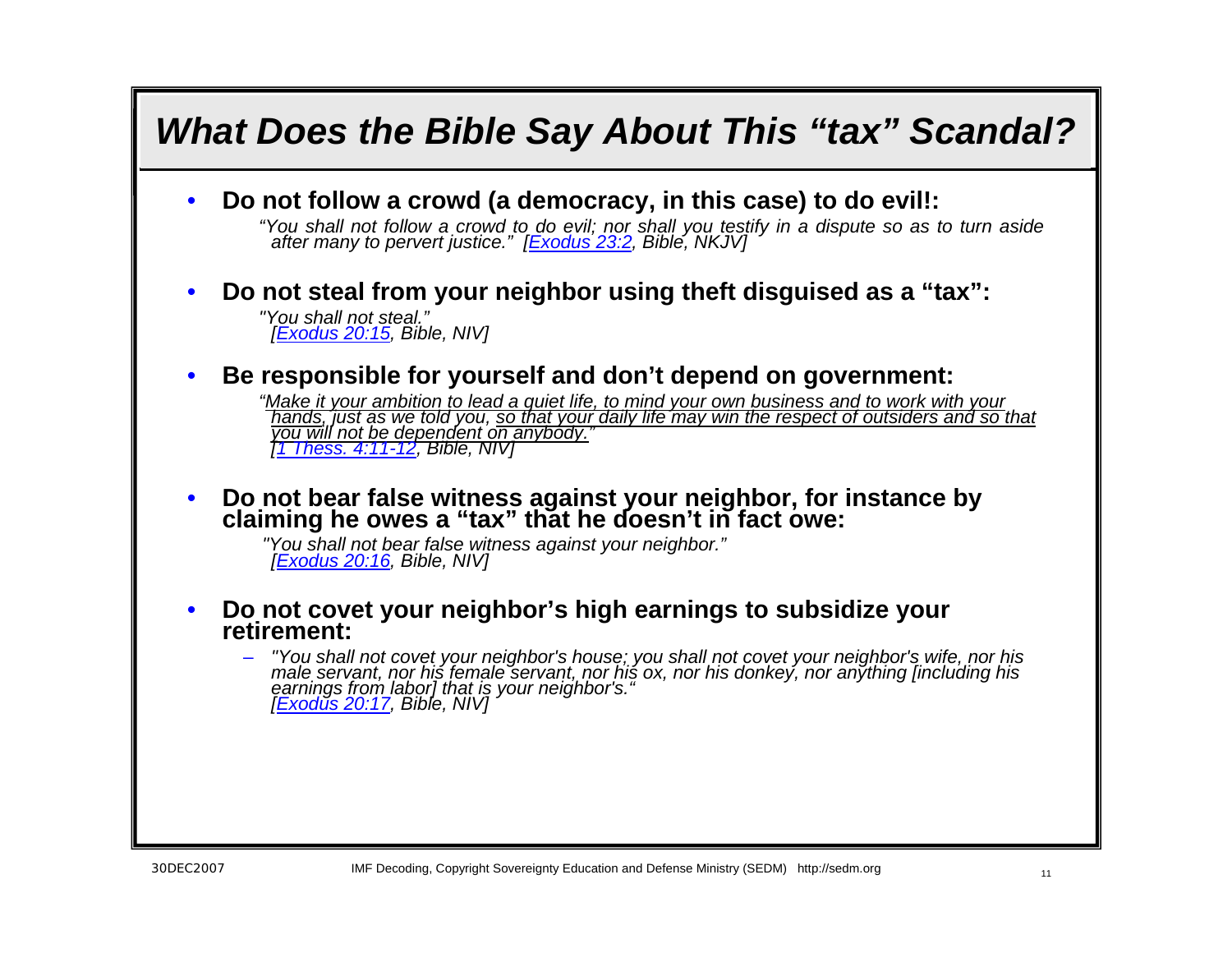# *Government Cover-Up of Scandal*

- **IS IT ANY WONDER THE COURTS WANT THE TEN COMMANDMENTS TAKEN OUT OF PUBLIC PLACES AND WHY THEY FIRE SUPREME COURT JUSTICES FOR NOT DOING SO BASED ON THE PREVIOUS SLIDE?**
- **Our government doesn't want you to know that it is violating God's laws and that it is full of criminals! The Bible even tells us why they are inclined to do this:**

*"He who believes in Him [Jesus, the Son of God] is not condemned ; but he who does not believe is condemned already, because he has not believed in the name of the only begotten Son of God. And this is the condemnation, that the light has come into the world, and men loved darkness rather than light, because their deeds were evil. For everyone practicing evil hates the light and does not come to the light, lest his deeds should be exposed. But he who does the truth comes to the light, that his deeds may be clearly seen, that they have been done in God." [Bible, [John 3:18-21\]](http://www.biblegateway.com/passage/?search=John%203:18-21&version=50)*

### • **The prosecution rests its case**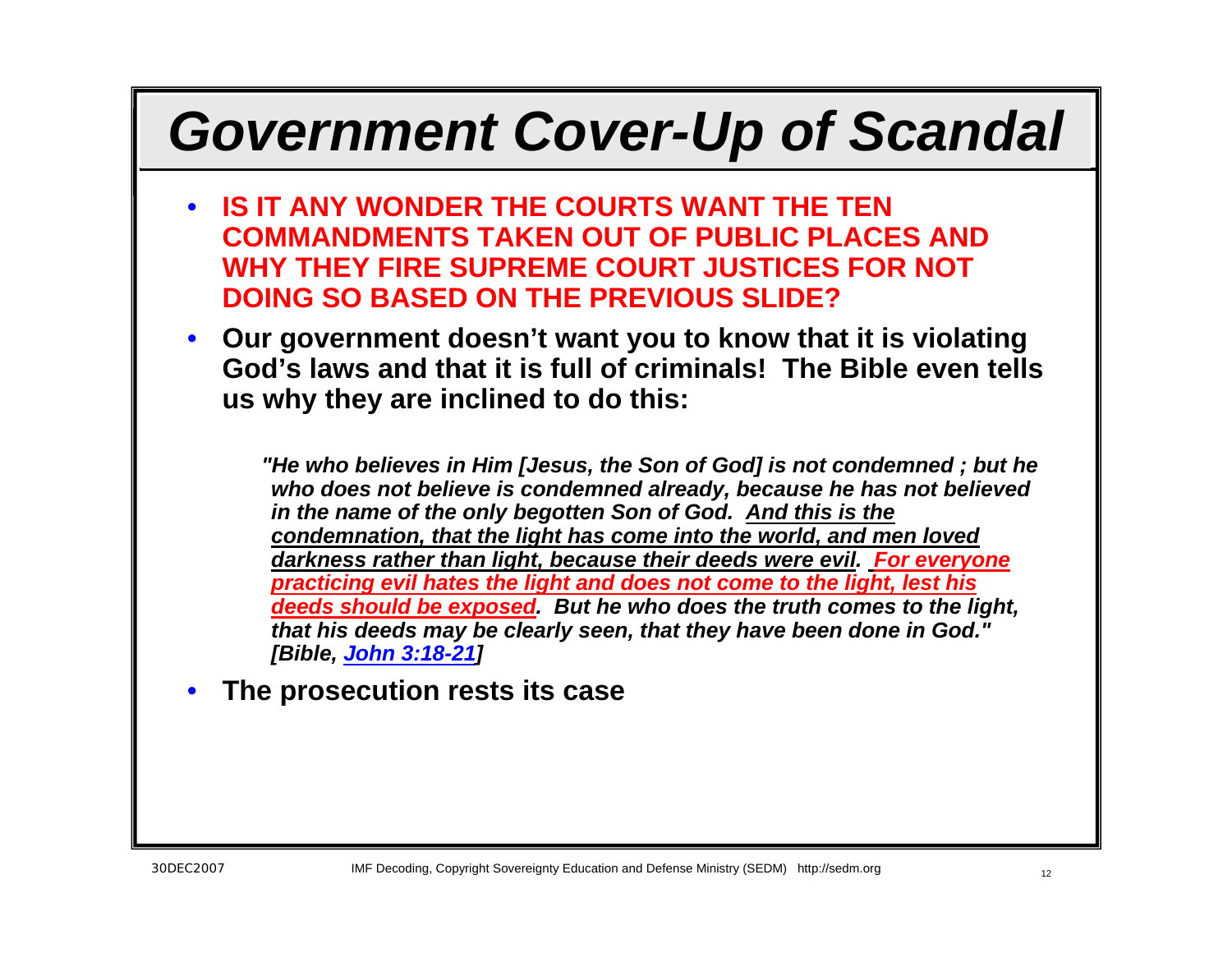### *What should we do about this fraud?*

• **ARE YOU MAD YET?……BECAUSE:**

### *YOU OUGHT TO BE!*

- *People who believe in God cannot subsidize or support this EVIL, because:*
	- *It violates God's laws*
	- *The Bible says:*

*"The [violence](http://famguardian.org/TaxFreedom/CitesByTopic/justice.htm) of the wicked will destroy them because they refuse to do [justice](http://www.biblegateway.com/cgi-bin/bible?passage=PROV%2B21%3A7&showfn=on&showxref=on&language=english&version=NKJV&x=12&y=11)." [[Prov. 21:7](http://www.biblegateway.com/passage/?search=Prov.%2021:7&version=50), Bible, NKJV]*

- *It violates the first commandment to put God first, instead of Government, first. It is therefore "idolatry" which is the gravest of the sins identified in the bible*
- *It injures our neighbor (see Exodus 20:12-17 and Matt. 22:39-40)*
- *It subsidizes and encourages greed, tyranny, theft, and dishonesty by our government*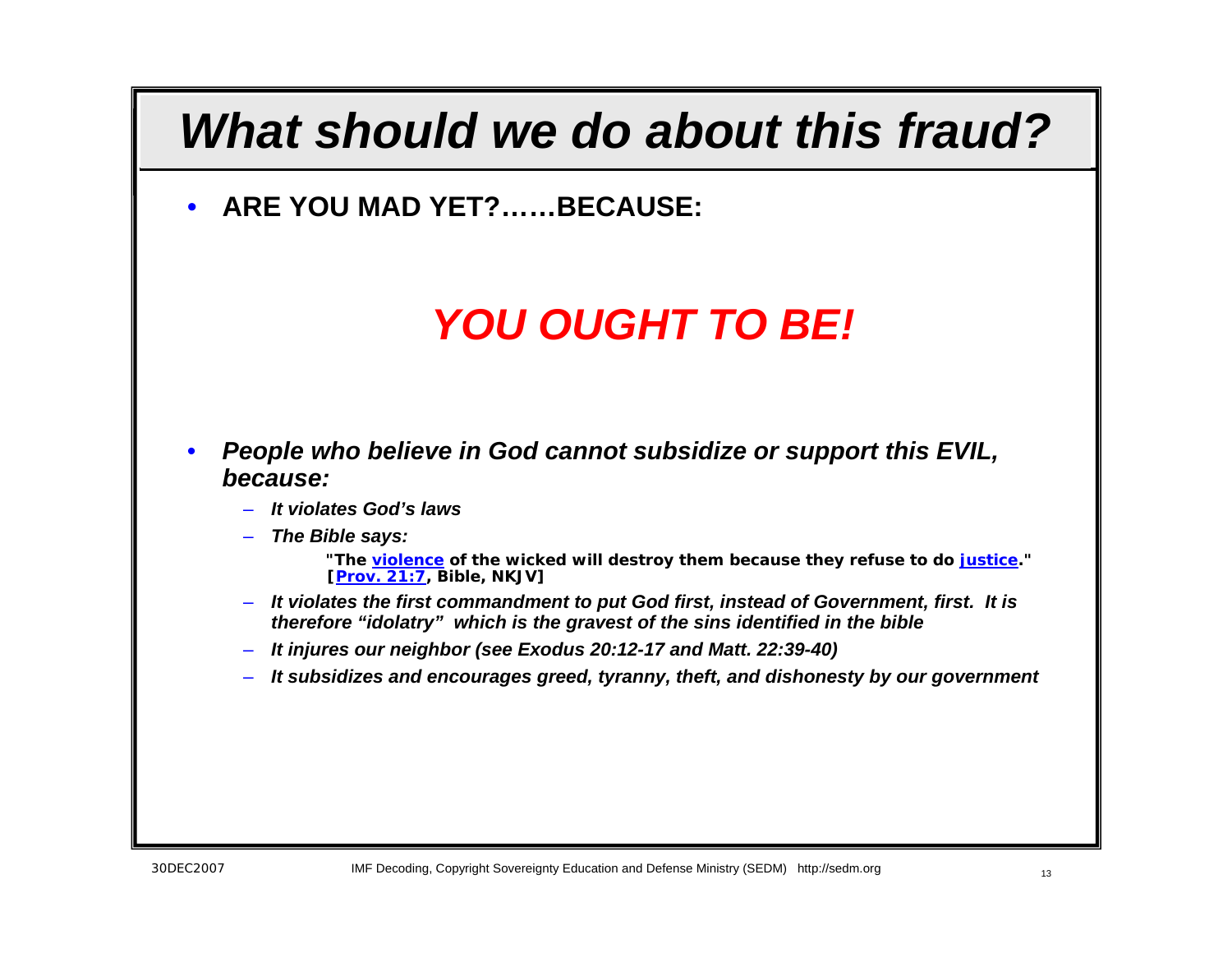### *Internal Revenue Service (IRS) Records*

- **The IRS maintains electronic records about you in their computer system called the Integrated Document Retrieval System (IDRS) and the Audit Information Management System (AIMS)**
- **There are five main types of records IRS maintains in their IDRS system:**
	- **Business Master Files (BMF): Tracks businesses**
	- **Individual Master File (IMF): Tracks individuals**
	- **Non Master File (NMF): Tracks things that don't fit in other files, along with manual assessments**
	- **Employee Plans Master File (EPMF): Tracks employee retirement plans**
	- **Individual Retirement Account File (IRAF): Tracks Individual Retirement Accounts**
	- **Information Return Master File (IRMF): Tracks 1099's, W-2's, etc.**
- **All IRS records are maintained in large computer mainframes distributed throughout the country**
	- **All data is batch processed weekly at each computer center**
	- **The computer centers stay synchronized by flying large tapes from around the country into the Martinsburg Computing Center (MCC)**
- **Information is recorded using cryptic alphanumeric codes that are not understandable without access to the "code books" and IRS training and reference materials**
- **All IRS records about you are available by simply requesting them under the Privacy Act, [5 U.S.C. §552a](http://www4.law.cornell.edu/uscode/html/uscode05/usc_sec_05_00000552---a000-.html) and the Freedom of Information Act (FOIA), [5 U.S.C.](http://www4.law.cornell.edu/uscode/html/uscode05/usc_sec_05_00000552----000-.html)  [§552](http://www4.law.cornell.edu/uscode/html/uscode05/usc_sec_05_00000552----000-.html)**
- **IRS is very secretive and protective of information that could be used to help educate people about the meaning of information in these files because:**
	- **Knowing what the IRS knows about you eliminates your fear of them, which removes an important means of leverage they use to intimidate us**
	- **Mishandling or illegal falsification of files by IRS employees can result in personal liability for criminal and civil lawsuits**
	- **These files allow you to invalidate illegal assessments by the IRS, which means they become uncollectible and must be fixed**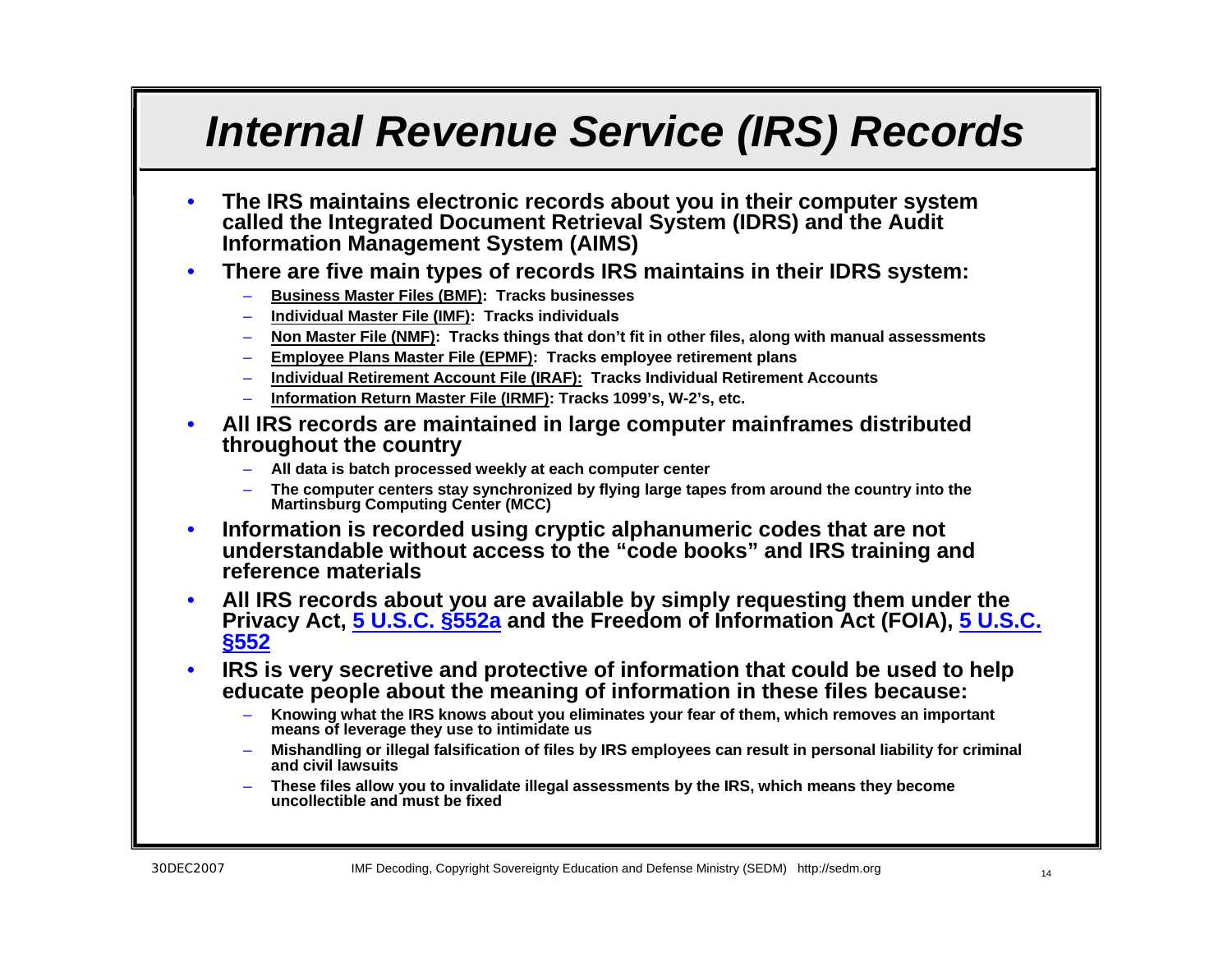### *What is an Individual Master File (IMF)?*

- **The Individual Master File (IMF) is the file that is maintained on biological people like you:**
	- **All information is filed by Social Security Number (SSN)**
	- **This is where your 1040, 1040A, and 1040NR form information is entered**
	- **Keeps track of all the transactions or changes that the IRS has made to the status of your tax returns**
	- **Keeps track of all correspondence, letters, and notices sent to and from you**
	- **Is the place where your "eFile" information is entered**
	- **Is managed automatically by the IRS' Integrated Document Retrieval system**
- **Each document in the system is identified by a number called the Document Locator Number (DLN). More about that later**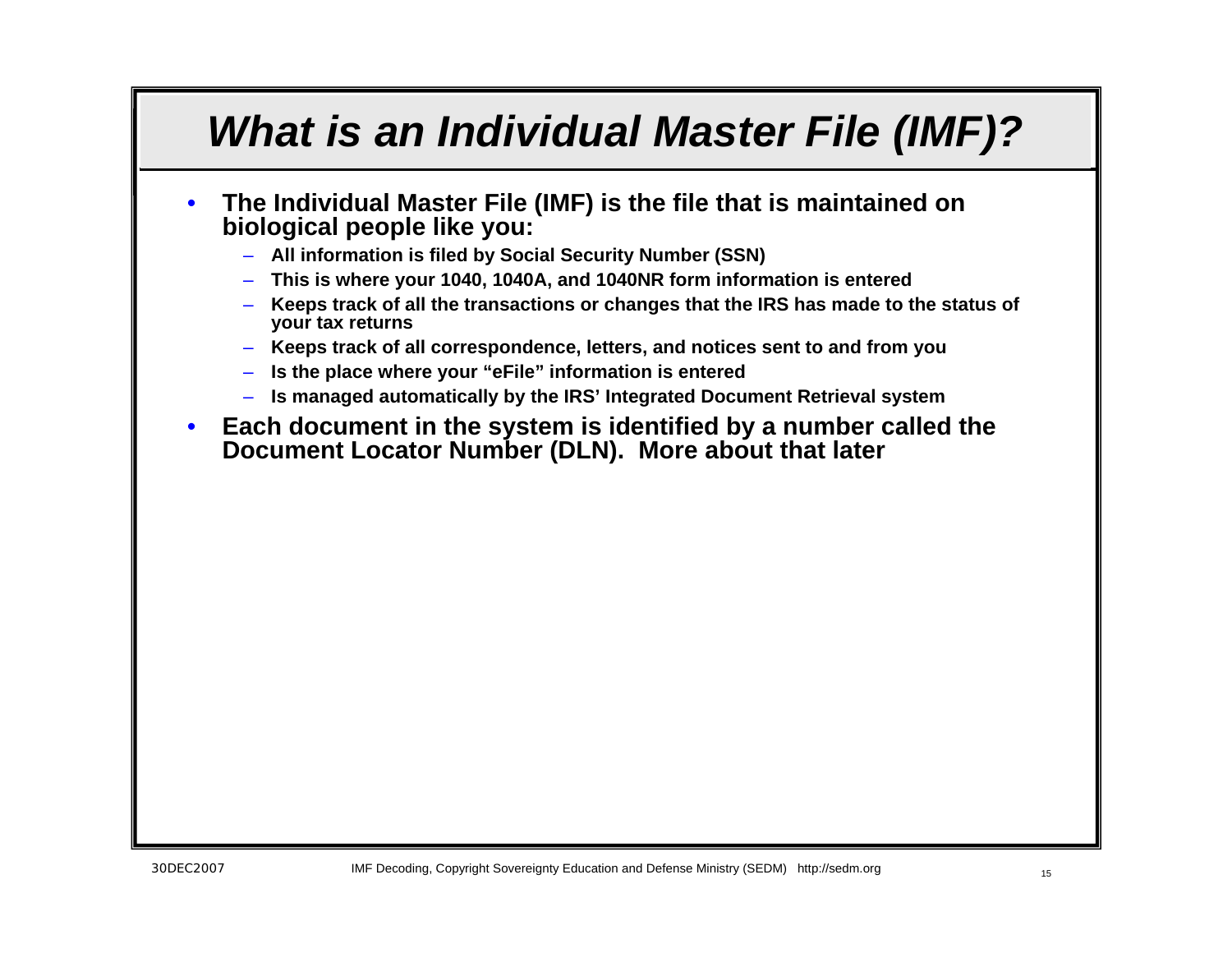# *What is IMF Decoding?*

- **IMF decoding is intended to accomplish for your federal tax status the same thing that credit repair does for your credit history**
- **The specific purposes of IMF decoding are precisely as follows:**
	- **Understand everything the IRS "thinks" they know about you**
	- **Discover whether their information about you is false or fraudulent**
	- **Administratively correct any false, fraudulent, or inaccurate information**
	- **Identify violations of statutes, regulations, and internal procedures**
	- **Provide evidence proving that assessments against you are illegal and therefore invalid**
	- **Expose, prevent, or circumvent** *illegal* **collection activity**
	- **Provide you with information that is useful in responding to illegal or improper IRS letters and notices**
	- **Identify specific IRS employees who are falsifying your records and violating tax statutes, regulations, and internal procedures so they can be prosecuted with a Bivens Action**
	- **Produce evidence of IRS wrongdoing that you can send in to the IRS to have entered into your official IRS administrative record which will immunize you from subsequent illegal criminal or civil prosecution**

#### • **IMF decoding can be done:**

- **Inexpensively and automatically by computer using the Master File Decoder software available on the SEDM website**
- **Manually by human labor, which tends to be very expensive, time consuming, and especially error prone**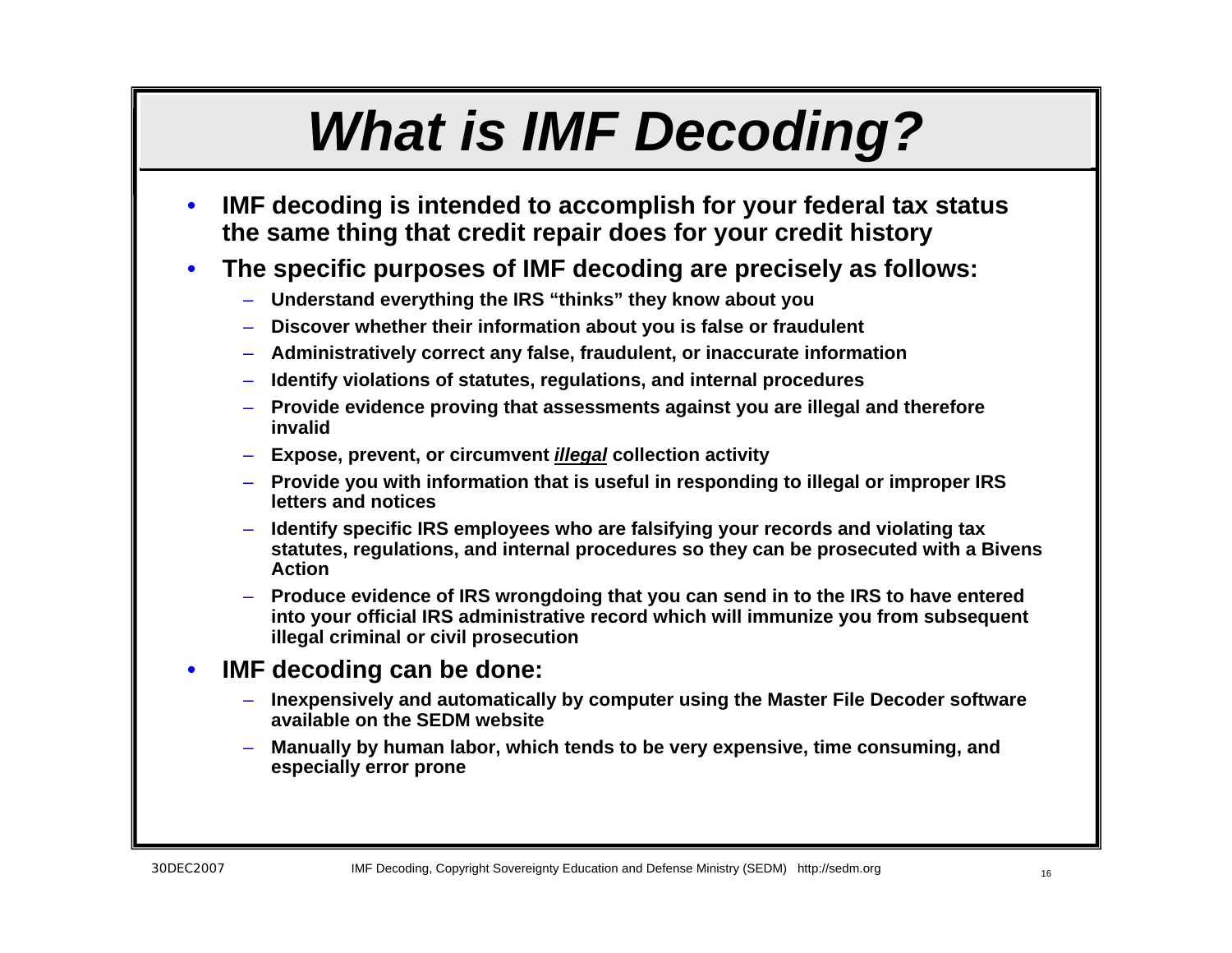# *Why is IMF Decoding Important?*

- **IMF decoding is very important!**
- **A good IMF decode may (but not necessarily will):**
	- **Eliminate fear caused by ignorance about what the government knows or doesn't know about you**
	- **Invalidate illegal assessments**
	- **Stop criminal investigations**
	- **Stop illegal collection activity**
	- **Stop harassing IRS notices**
	- **Prevent civil or criminal prosecution against you**
	- **Help you to defend yourself in court against wrongful civil and criminal lawsuits**
	- **Provide powerful evidence that can be used to prosecute specific IRS agents who have violated the tax laws and internal IRS procedures**
	- **Save TONS of money and headaches**
	- **Scare the IRS into treating you more respectfully next time**
- **WARNING: We cannot guarantee specific results, because we don't have any control over whether the IRS and its employees understands and follows our laws.**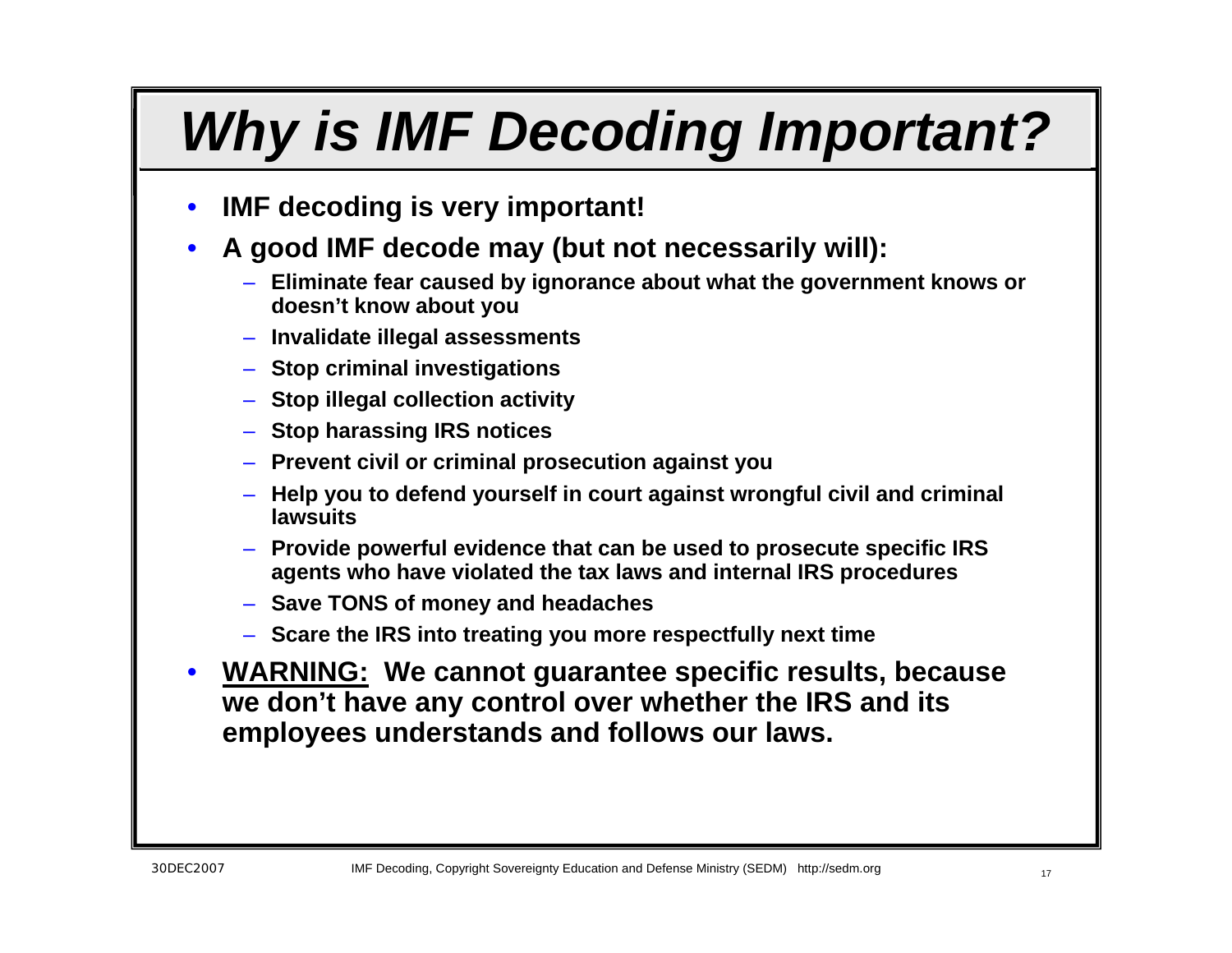## *Types of IMFs*

- **IMF records are available from the IRS as printed, paper reports ranging from two pages all the way up to 30 pages**
- **There are two types of IMF reports:**
	- **IMF Specific**
	- **IMF Complete**
- **Both IMF report formats have the same basic information**
- **IMF Complete:** 
	- **Multiple tax years, usually from five to ten years back in time**
	- **Section for each tax year**
	- **Usually up to about 30 pages**
- **IMF Specific:**
	- **One tax year only**
	- **Contains slightly more detail than the IMF complete**
	- **From two to five pages in length usually**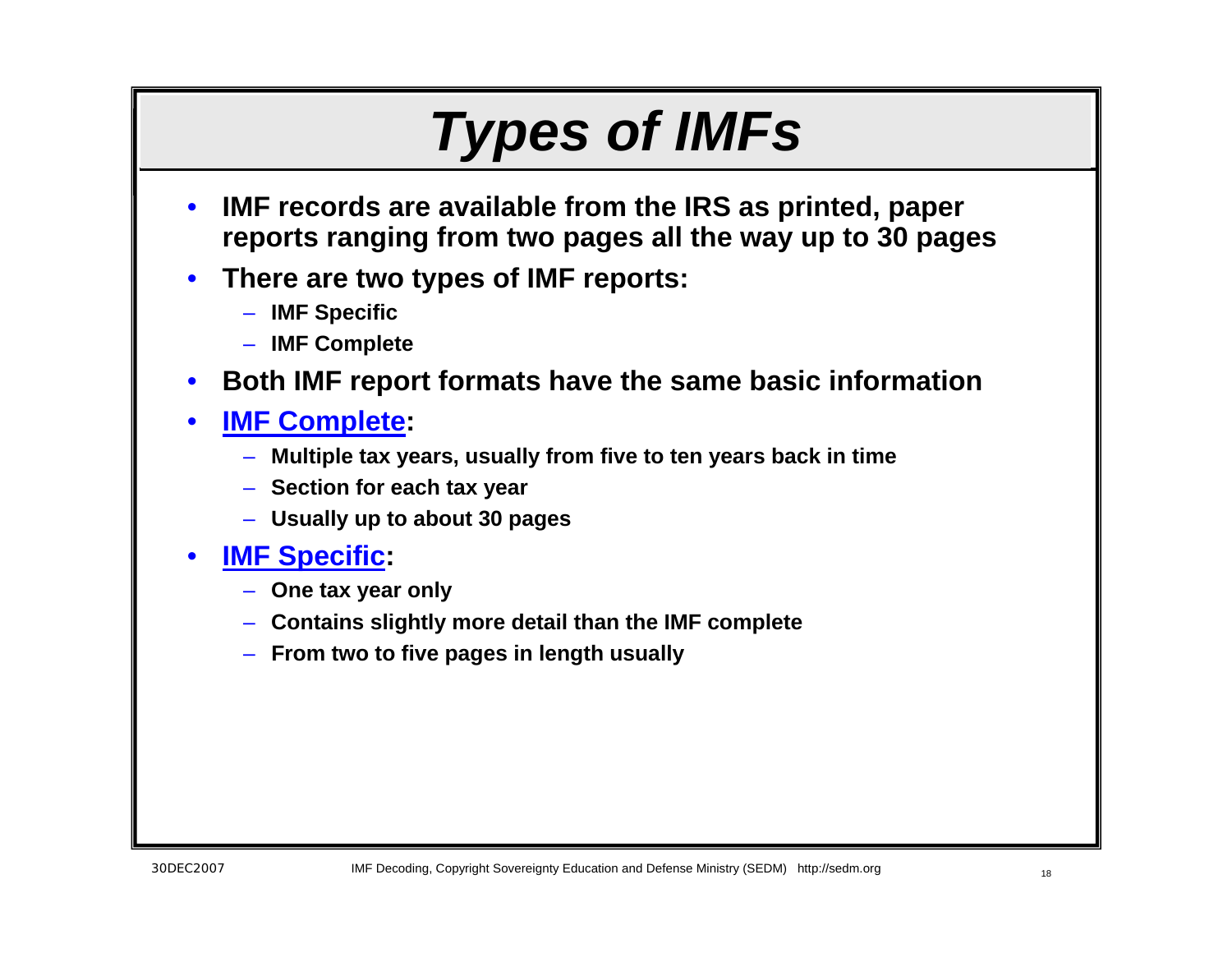# *Additional Specialty Information*

- **Additional specialty information can be requested from IRS under FOIA to clarify the content of the IMF Specific or IMF Complete reports**
- **Most specialty information is produced by the IRS' Audit Information Management System (AIMS)**
- **Example Specialty Information:**
	- **23 C assessment certificates: Required to prove lawful assessments**
	- **ICS History Transcript: Text journal history of your case**
	- **Additional assessment documentation: Includes many different types of forms)**
	- **AMDISA Report: Status of entity within the Audit Information management System. Also used to determine what type of activity or "person" IRS thinks you are**
	- **TXMODA Report: Used to identify illegal Substitute for Returns (SFRs)**
	- **DDBKD Report: Citizenship of entity**
	- **…and MUCH more**
- **Specific examples where specialty information is required:**
	- **Criminal Investigation is in progress by the Criminal Investigation Division (CID)**
	- **Illegal Substitute For Returns (SFRs)**
	- **Time-barred assessments**
	- **Illegal penalty assessments**
	- **Illegal collection activity**
	- **IMF is put in freeze mode and manually edited to bypass computer safeguards**
	- **Transactions are illegally imported from the NMF or the Retention Register to bypass computer safeguards**
	- **Suspicious errors in IMF**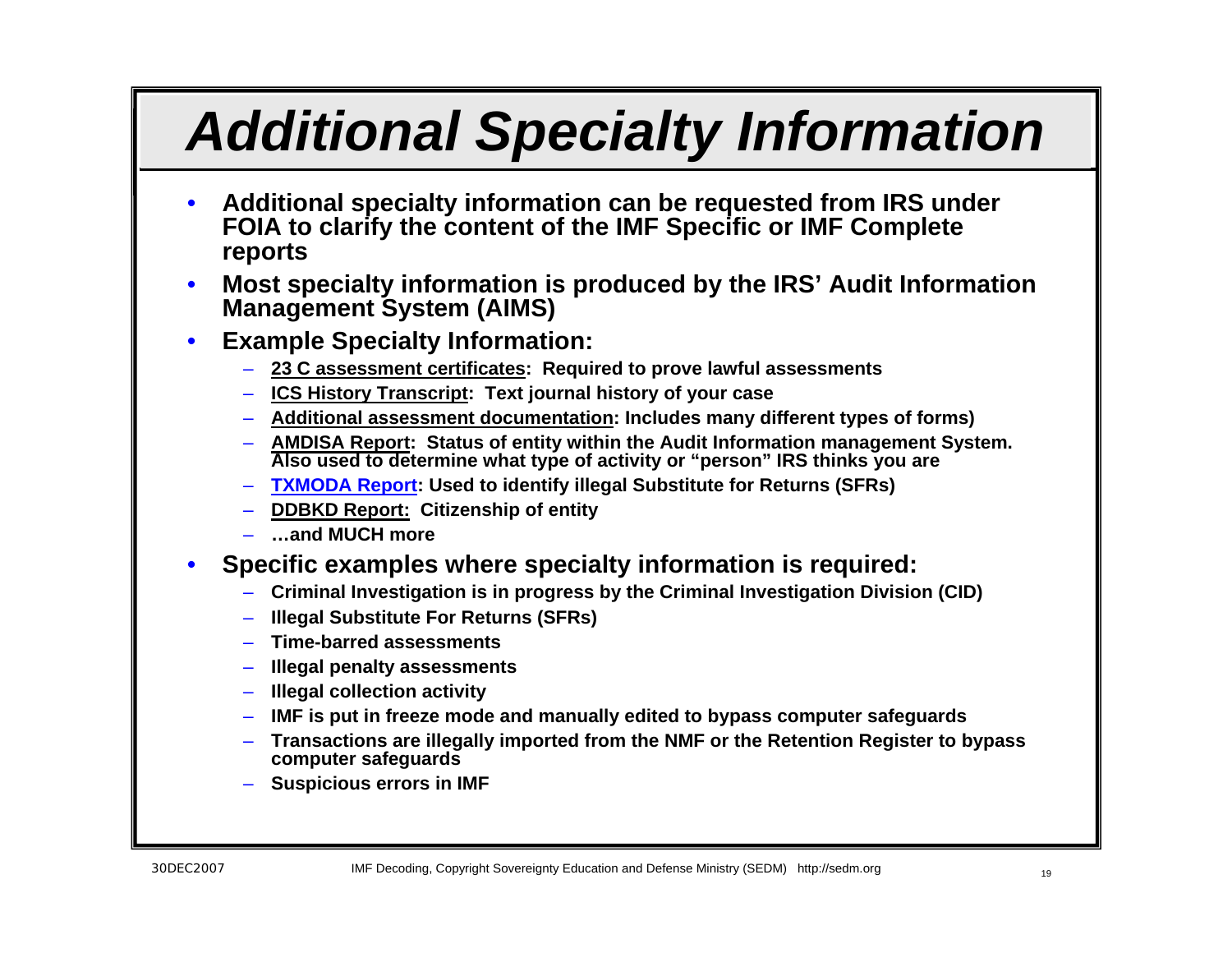### *Document Locator Numbers (DLNs)*

### • **Breakdown of a Document Locator Number:**

– **Example: 29221-314-18004-6**

| Digit(s)<br>(left to<br>right) | <b>Description</b>                                                        | Value in<br>example | <b>Meaning in example</b>                                                                |
|--------------------------------|---------------------------------------------------------------------------|---------------------|------------------------------------------------------------------------------------------|
| 1 and $2$                      | <b>File Location Code</b><br>(FLC), which is the<br><b>Service Center</b> | 29                  | <b>Ogden Service Center</b>                                                              |
| 3                              | <b>Tax Class</b>                                                          | $\overline{2}$      | Individual Tax (IMF), Fiduciary<br>Income Tax (BMF), Partnership<br>Return (BMF)         |
| 4 & 5                          | Document Code (DC)                                                        | 21                  | Form 1040 (2-Individual Business<br>or Farm-not paid), 5329(0), W-2(5)                   |
| $6$ to $8$                     | Julian date                                                               | 314                 |                                                                                          |
| 9 to 11                        | <b>Blocking Code</b>                                                      | 180                 | Tax, penalty, interest or freeze<br>release without original return, CP-<br>55 generated |
| $12 - 13$                      | <b>Series</b>                                                             | 04                  | Number of documents attached                                                             |
| 14                             | Year                                                                      | 6                   |                                                                                          |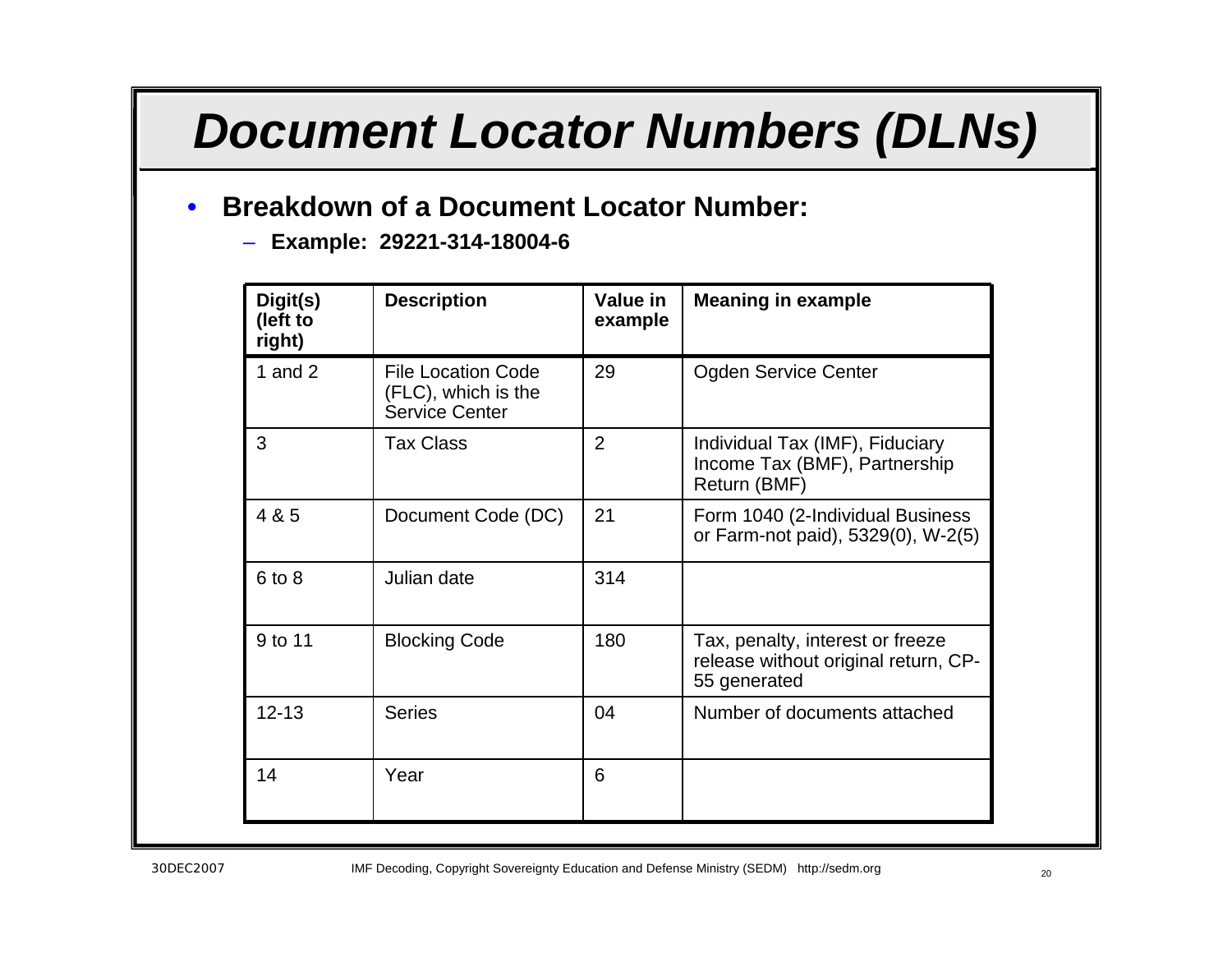## *Tax Class*

### Tax Class:

| Tax Class (Third digit of<br><b>Document Locator Number or</b><br>DLN) | Tax Class                                                       |
|------------------------------------------------------------------------|-----------------------------------------------------------------|
| $\boldsymbol{0}$                                                       | Employee Plans Master File (EPMF)                               |
| 1                                                                      | Withholding and Social Security                                 |
| $\mathfrak{2}$                                                         | Individual Income Tax, Fiduciary Income Tax, Partnership return |
| 3                                                                      | Corporate Income Tax, 990C, 990T, 8083 Series, 8609, 8610       |
| $\overline{4}$                                                         | <b>Excise Tax</b>                                               |
| 5                                                                      | Information Return Processing (IRP), Estate and Gift Tax        |
| 6                                                                      | <b>NMF</b>                                                      |
| 7                                                                      | $CT-1$                                                          |
| 8                                                                      | <b>FUTA</b>                                                     |
| 9                                                                      | Mixed-Segregation by tax class not required                     |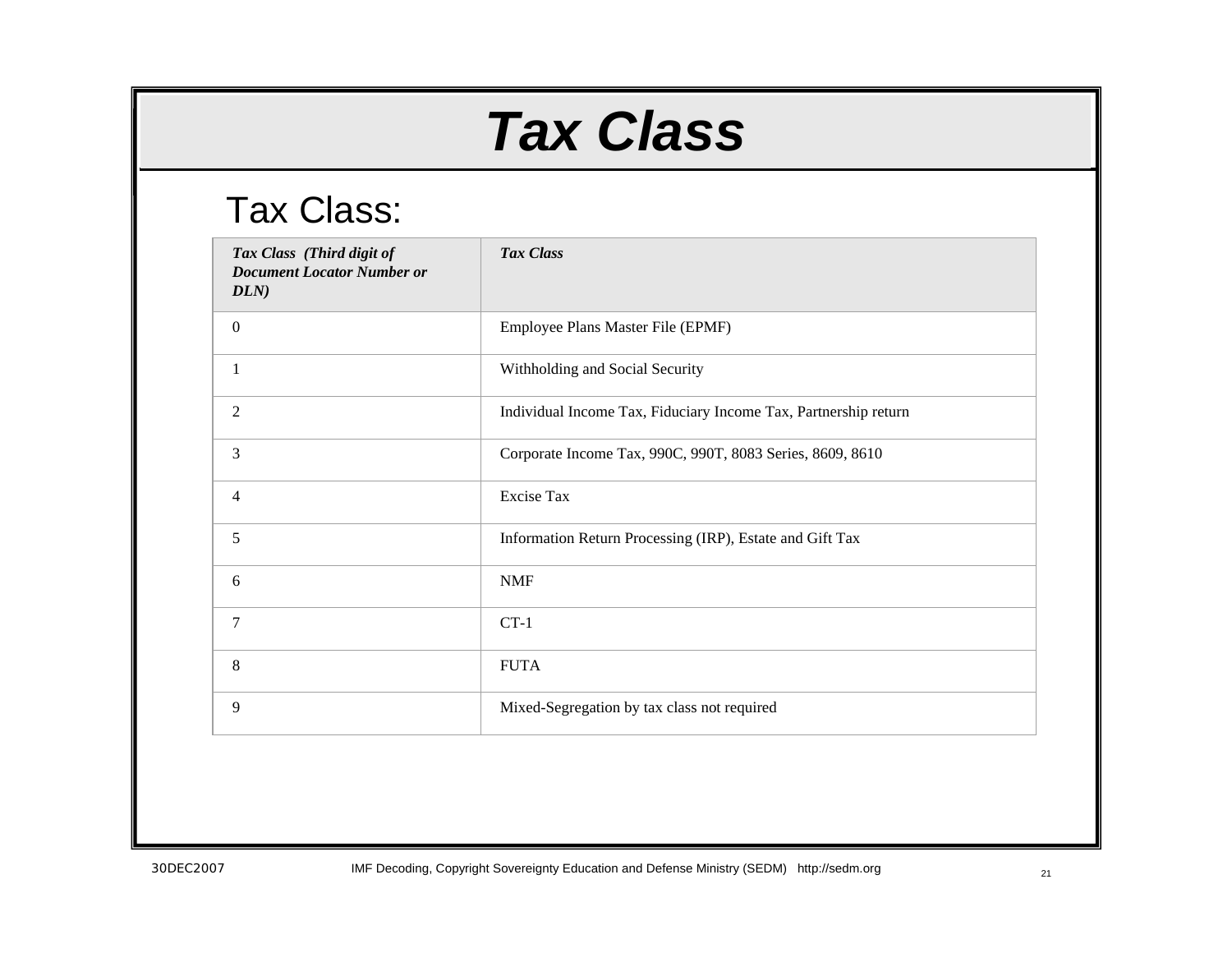## *Sections within IMFs*

### • **Each IMF has four sections**

- **Entity Portion: Records information about "taxpayer", including name, address, SSN, spouse, etc.**
- **Module Portion: Details about tax liability during a given year**
- **Transaction list: Chronological history of all changes to the account**
- **Master File (MF) Status (Stat) list: Record of all notices sent to the "taxpayer" and/or changes in the status of the module**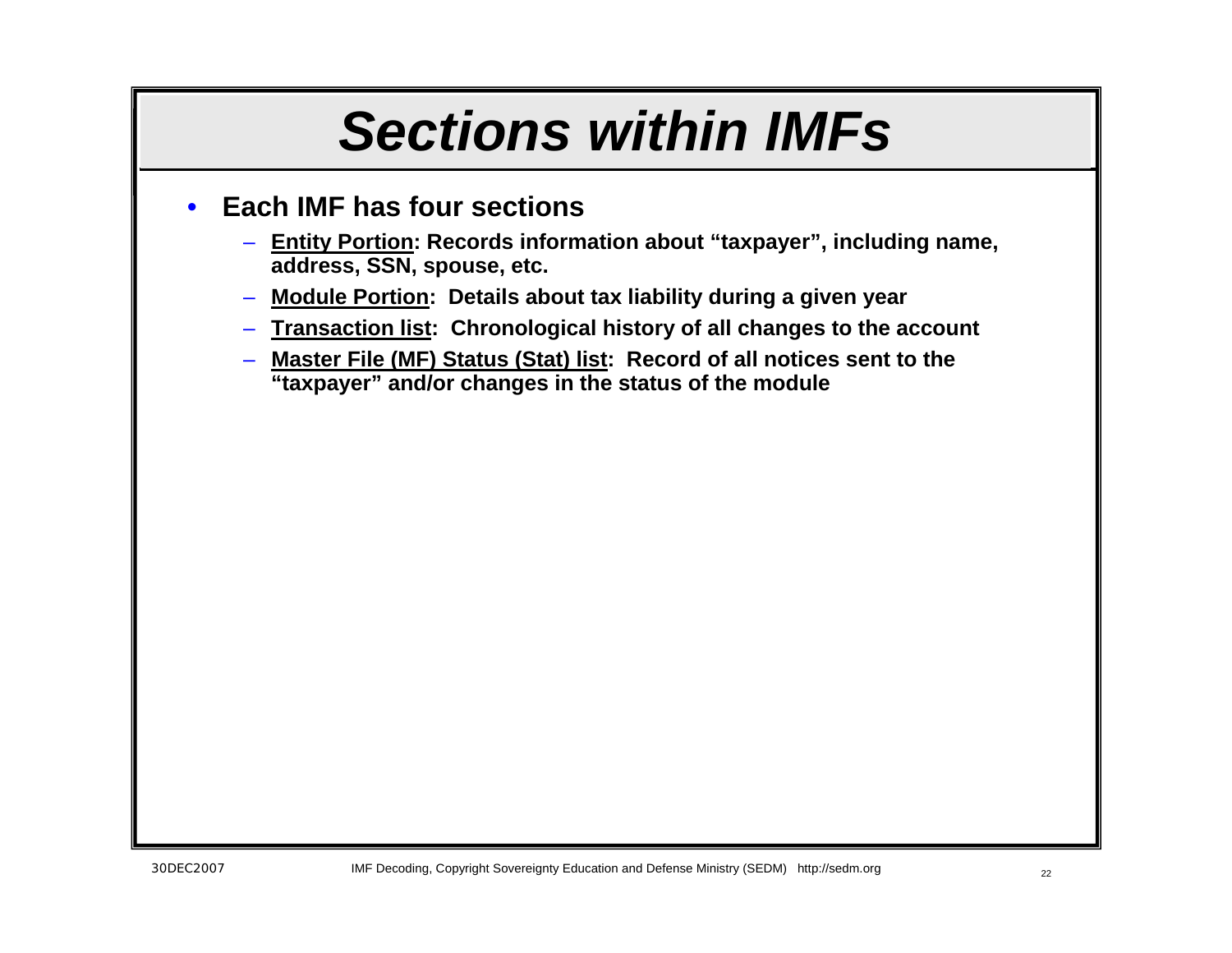#### *IMF Specific: Entity Portion*002955 **PAGE NO-0001** \*IMF MCC TRANSCRIPT-SPECIFIC\* EMP NO 79-175 **LAURI/941** ACCOUNT NO 123-12-1234 03-10-2003 NAME CONT- NAME CYCLE-200312 DN-03172003 TYP-S-30-199512 FOR-791755 BY-791755 TIME-15:48 SRC-I LAURI/941 PROCESSED ON-077 REGUESTED TAX MODULE FOUND ON MF 1995 2 **NAME ADDRESS** BODC-SB BODCLC-W SPOUSE SSN-123-12-1234 198825 CA FZ> PRIOR NAME CONTROL-VAL-1 IRA-LDC-6833  $MFR - O4$  $CAF-$ YEAR REMOVED-FYM-12 SCS-2 CRINV-Z 130-ENT EXT CYC-200312 RPTR- $PMF-$ SHELT- BNKRPT- BLLC-ACCRETION-MIN SE-JUSTIFICATION-1 IRS EMPL-FED EMPL-**NAME PTNL**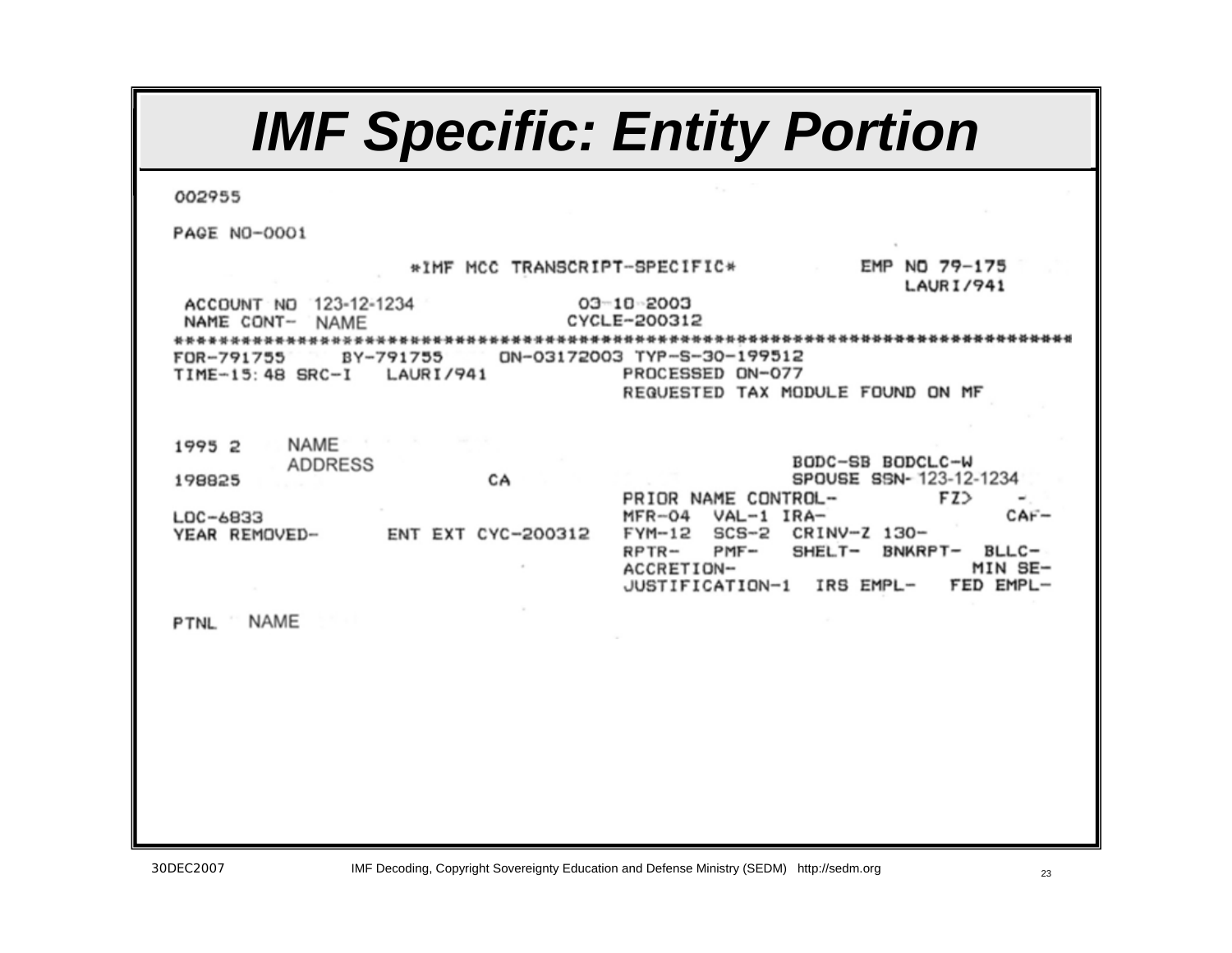## *IMF Specific: Module Portion*

CND-E FLC-00 200049  $LSTRET-1999$  ME-\*\*\*\*\*\*\*\*\*\*\*\*\*\*\*\*\*\*\*\*\*\*\*\*\*\*\* REASON CD-MOD EXT CYC-200312 \* TAX PERIOD 30 199512 \* \*\*\*\*\*\*\*\*\*\*\*\*\*\*\*\*\*\*\*\*\*\*\*\*\*\*\* LIEN- 89247-732-70024-0 CAF- FZ>T  $FS-2$ CRINV-Z TDI COPYS-**TDA COPYS-4297** INT TOLERANCE- MATH INCREASE- HISTORICAL DO-68 BWNC- $BWI -$ 381, 684.17 MF MOD BAL-52, 459. 94 0331200 CSED-12162006 ACRUED INTEREST-44,890.48 2003033 RSED-10151999 ACCRUED PENALTY- $ARDI - 0$ ASED-12042000 FMS- IA CD-O 1 199649 439,00 150 12161996  $SRC-$ 29221-314-18004-6 D CD-TAX PER T/P-439.00 ERR- $RCC-$ PREPARE IND-O PREPARE TIN-RET RCVD DT-11121996 511, 574. 00  $F/C-$  AGI- $MF$   $P-$ FARM-FOREIGN-AEIC- $0.00$  $XRF-$ EXMPT-07 NRGY-0.00  $NAI -$ TAXABLE INC-505,024.00  $LTEX-$ 19,937.00 PENALTY SUPP-1000 SET-TOTAL WAGES- $0.00$ TOTAL INC TX-0.00  $MDP 0.00$ EST TAX BASE-0.00 PR YR BASE-SHORT YR CD- ES FORGIVENESS %- 0 2ND SE- 2,871.00 1ST SE-61, 200.00 ACCT TYPE-EFT-0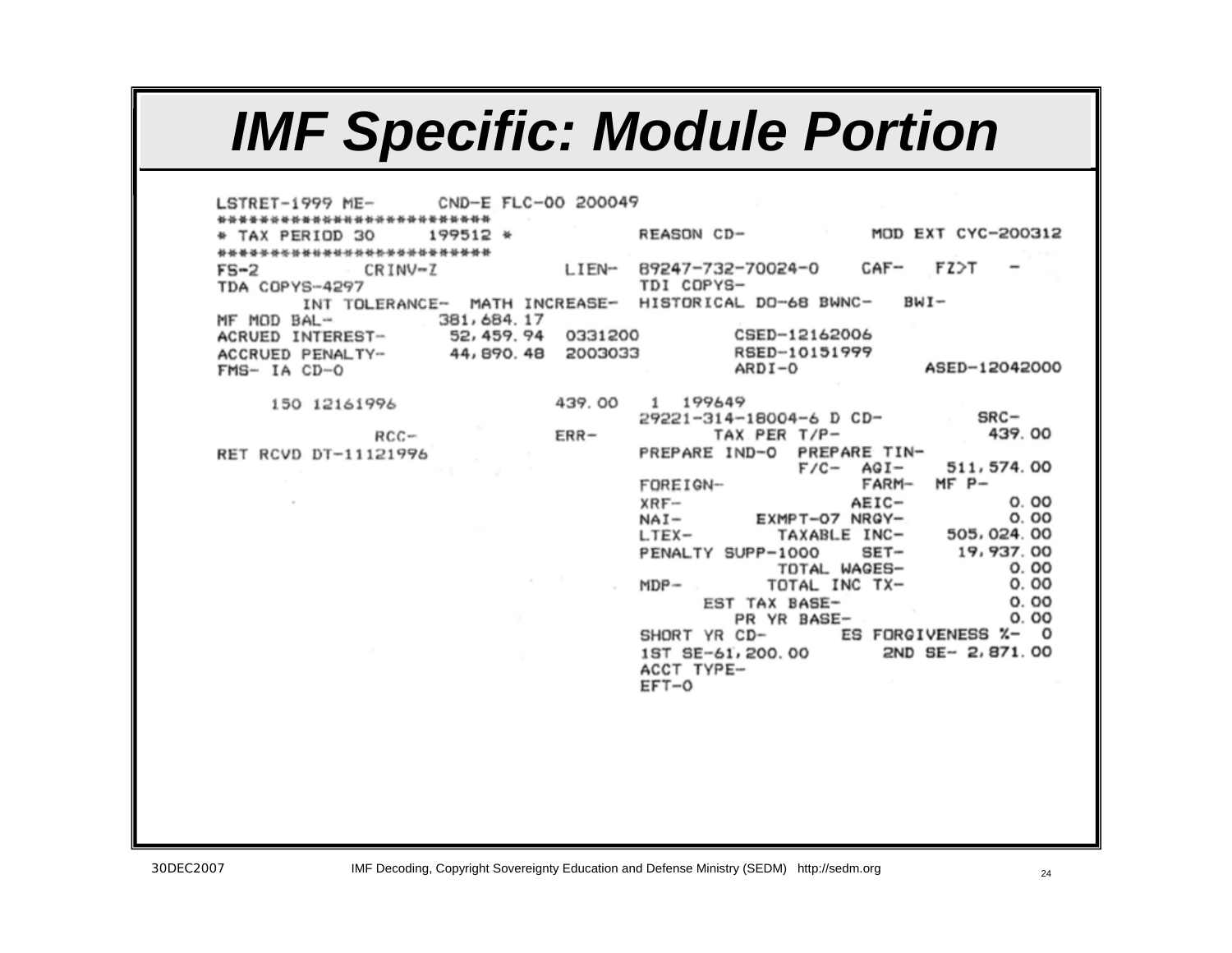## *IMF Specific: Transactions*

| 460 04151996 -----------------                                       | 199620 45217-112-41020-6<br>EXT DATE-08151996                   | $709 - 1ND - 0$                     |
|----------------------------------------------------------------------|-----------------------------------------------------------------|-------------------------------------|
| 460 08151996-------------------                                      | 199638 68277-238-13096-6<br>EXT DATE-10151996                   | $709 - 1ND - 0$                     |
| $1,035.00-$<br>768 04151996                                          | 199649 29221-314-18004-6<br>$PRC -$                             |                                     |
| 596.00<br>836 04151996                                               | 199649 29221-314-18004-6<br>$PRC-$                              |                                     |
| 425 06181997------------------                                       | 199726 94277-169-20000-7<br>SOURCE-62 ORG-<br>PTR DO-           | RET REG-<br>PROJ-                   |
| 420 06281997----------------------                                   | 199728 94277-179-00000-7<br>AIMS #0000000062                    |                                     |
| 0.00<br>300 02142000                                                 | 200005 89247-421-10027-0<br>HC2 DC11 870D                       | ASED<br>PC<br>A0264                 |
|                                                                      | CLAIM REJECT DT-                                                |                                     |
| 520 01262000 ------------------<br>the control of the control of the | 200005 94277-026-00000-0<br>COLCLOS-72 PROC-<br>CSED EXTENSION- | $PYMT-$<br>A0264<br>CLAIM-<br>BLLC- |
|                                                                      |                                                                 |                                     |
|                                                                      |                                                                 |                                     |
|                                                                      |                                                                 |                                     |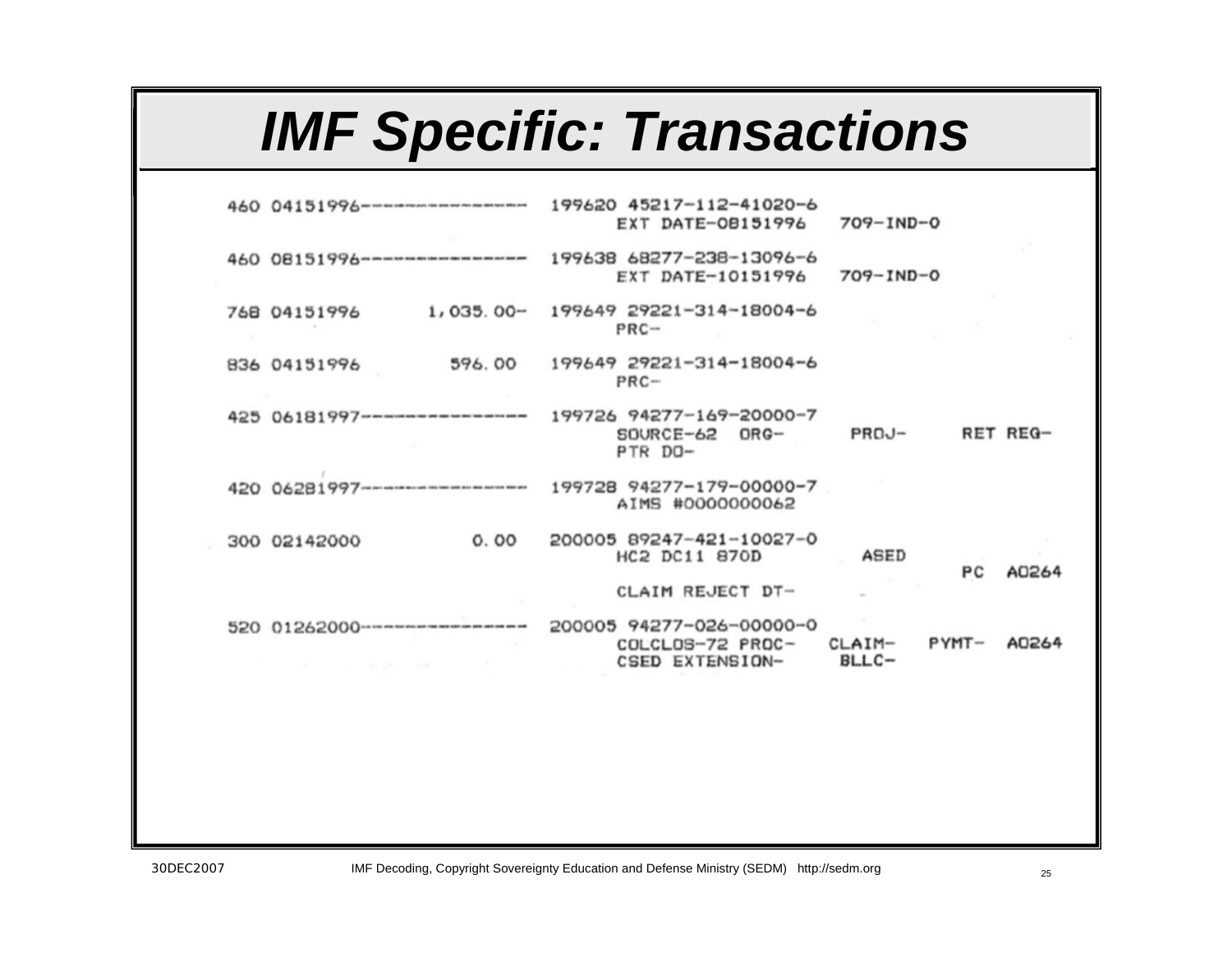## *Transaction Codes*

- **Transactions codes describe changes made to the IMF record over time**
- **All transaction codes are three numeric digits. Examples:**
	- **150: Return Filed, liability assessed**
	- **420: Examination indicator**
	- **424: Examination request indicator**
	- **425: Examination accepted indicator (reverses 424 code)**
	- **460: Extension of time for filing**
	- **914: Active Intelligence investigation by CID**
- **Some transactions reverse others:**
	- **425 reverses 424**
	- **Reversed transactions do not appear on the IMF, but can be clearly seen on the TXMOD report**
- **Each transaction contains a list of subfields that go with it which describe different aspects of the transaction. Each subfield has its own abbreviation. Most common subfields:**
	- **COLCLOS: Collection Closing Code**
	- **PRC: Penalty Reason Code**
	- **PEN CODE: Penalty Code**
	- **971-CD: Also called Action Code**
	- **HC: Hold Code**
	- **SOURCE-CD: Source Code or reason for this transaction**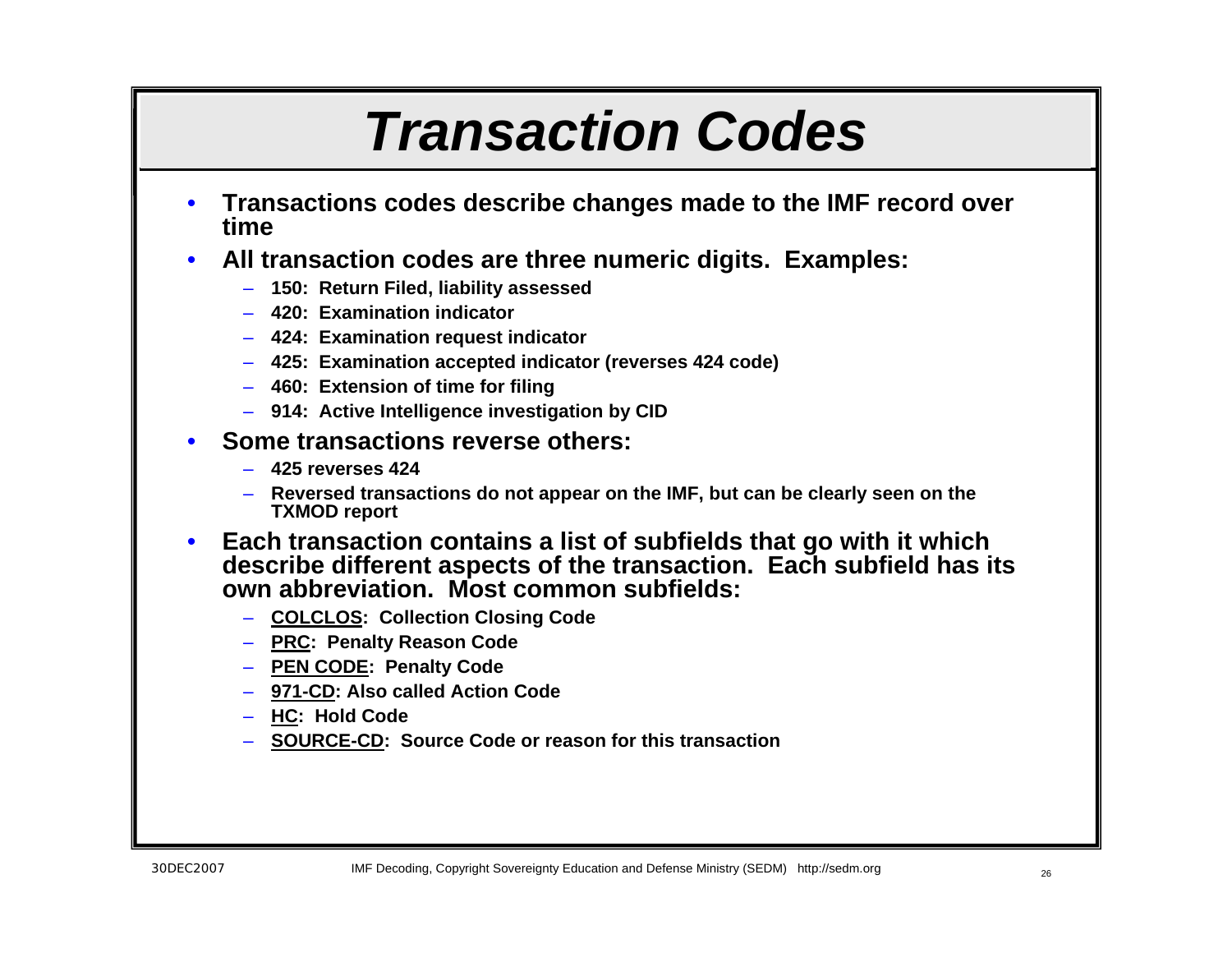## *IMF Specific: MF Stat section*

|  |                           | MF STAT-04 05271996 EXT DT-10151996 | 962008 |
|--|---------------------------|-------------------------------------|--------|
|  | MF STAT-12 12161996       | 0.00                                | 964908 |
|  | MF STAT-21 11132000       | 3,000.00                            | 004808 |
|  | MF STAT-21 11132000       | 361, 309. 82                        | 004808 |
|  | MF STAT-21 12112000       | 364, 309, 82                        | 004805 |
|  | MF STAT-21 11272000       | 3,000.00                            | 005008 |
|  | MF STAT-21 11272000       | 359, 510. 90                        | 010708 |
|  | YF STAT-21 02262001       | 726, 820, 72                        | 010708 |
|  | MF STAT-56 02262001       | 726, 820, 72                        | 010708 |
|  | YF STAT-48 04022001       | 0.00                                | 011208 |
|  | YF STAT-21 03262001       | 381, 684. 17                        | 011108 |
|  | YF STAT-58 05072001       | 381, 684. 17                        | 011708 |
|  | <b>昨 STAT-24 06112001</b> | 381, 684, 17                        | 012206 |
|  | 1F STAT-26 11262001       | 381, 684. 17                        | 014608 |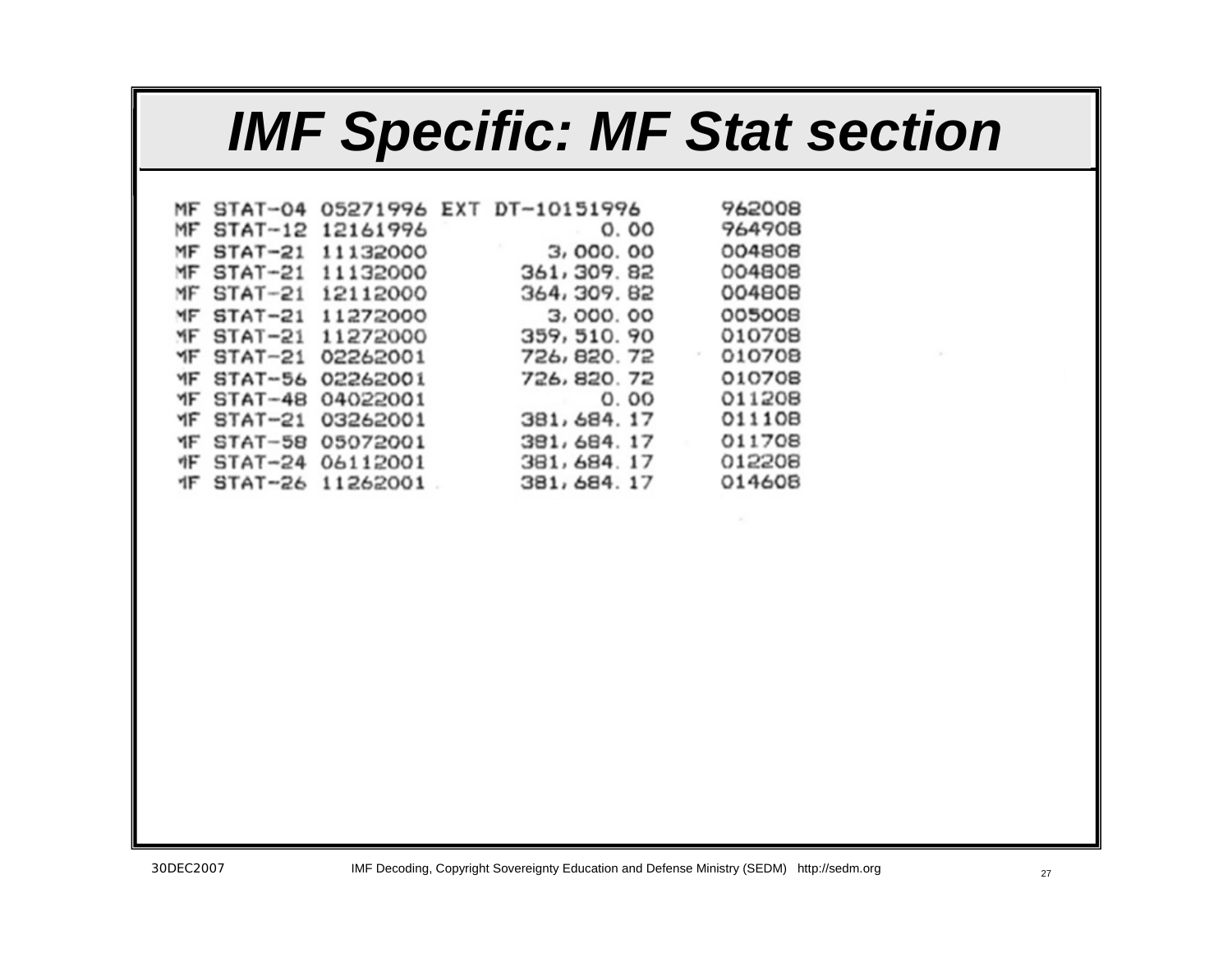## *IMF Codes*

- **Codes are used in the IMF in keep track of the status of the person, the tax due, and the history of payments**
- **An example of a code would be the SCrambled SSN indicator, which is abbreviated "SCS" on the IMF. Below are the valid values for this code:**
	- **0 = No scrambled SSN**
	- **1 = Two taxpayers have the same SSN**
	- **2 = SSN has been verified not scrambled SSN**
	- **8 = SSN has been verified and released this cycle**
- **For the above code, if the value in the field says "1", the IMF record is completely invalidated and may not be relied upon to determine your tax liability because the data may not refer to you! This is important stuff, folks!**
- **A typical IMF can contain up to about 200 different codes**
- **The Master File Decoder has information about 268 different types of codes contained on various IRS reports**
- **Many of the codes used are simply abbreviations. The Master File Decoder software has information about 800 different terms and abbreviations found in IMF's and in the literature that describes them**
- **We have NEVER decoded an IMF that didn't have at least one serious problem with it**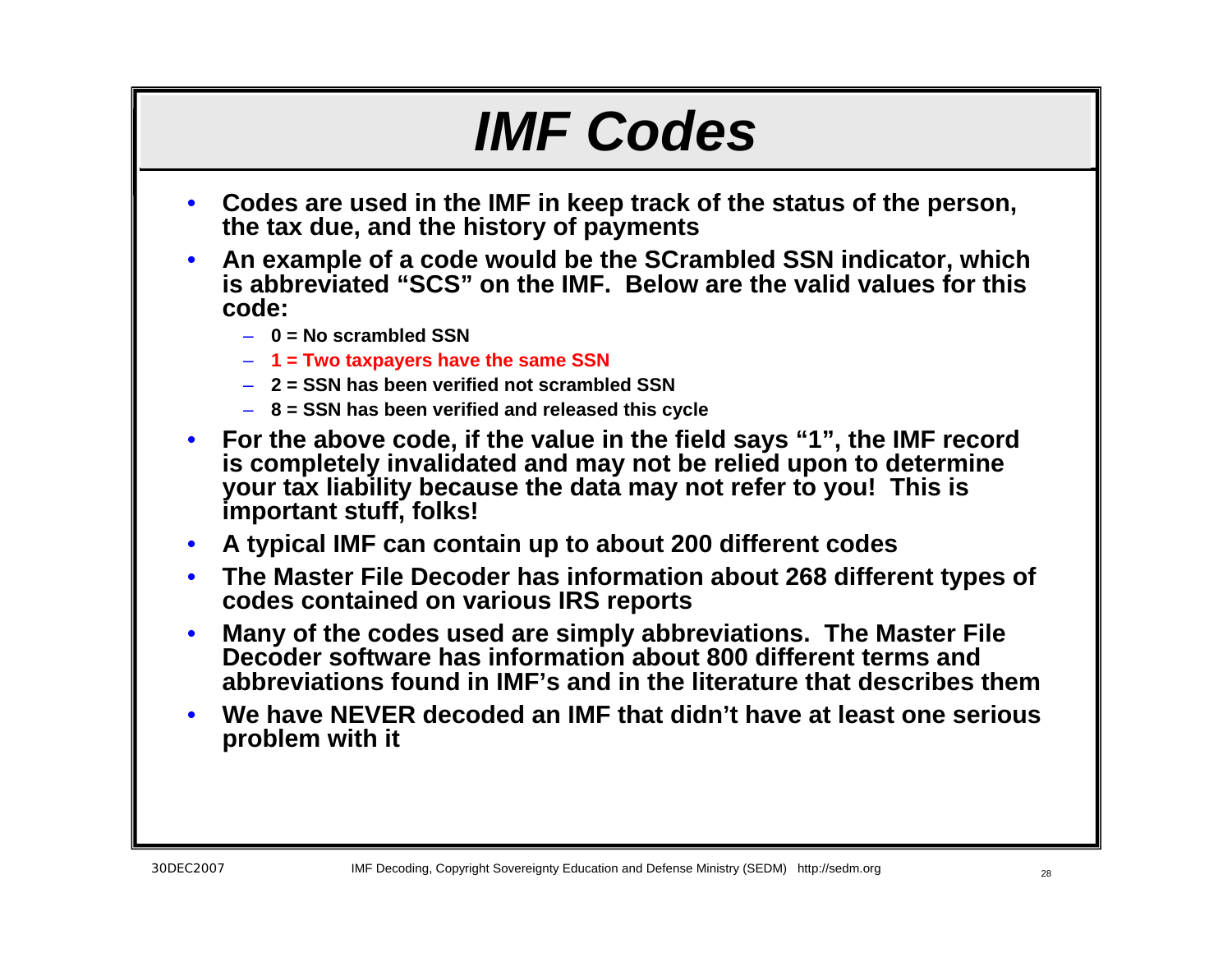# *Researching IMF Codes Further*

- **The Master File Decoder also contains a detailed list of nearly every code used by the IRS in the "Fields" form**
- **IMF Codes are also described in several different IRS manuals, including:**
	- **IRS 6209 Manual:** 
		- » **Available on SEDM Website**
		- » **Contains description of most IMF codes**
		- » **Four different versions of this manual appear on the MF Decoder Pro CD: 1976, 1997, 1998, and 2003**
	- **IMF Operations Manual: IRS 30(55)(0), MT 3000-353 dated 1-1-96**
	- **BMF Operations Manual: IRS 30(52)00, MT 3000-346 dated 1-1-95**
	- **Automated Non Master File (ANMF): IRS 30(17)(46)0, MT 3(17)00-271**
	- **Law Enforcement Manual: LEM III-386, 3(27)(68)0, dated 1-1-90. This manual is a very carefully guarded secret of the IRS and they have not released the current version of this manual to the general public for several years now.**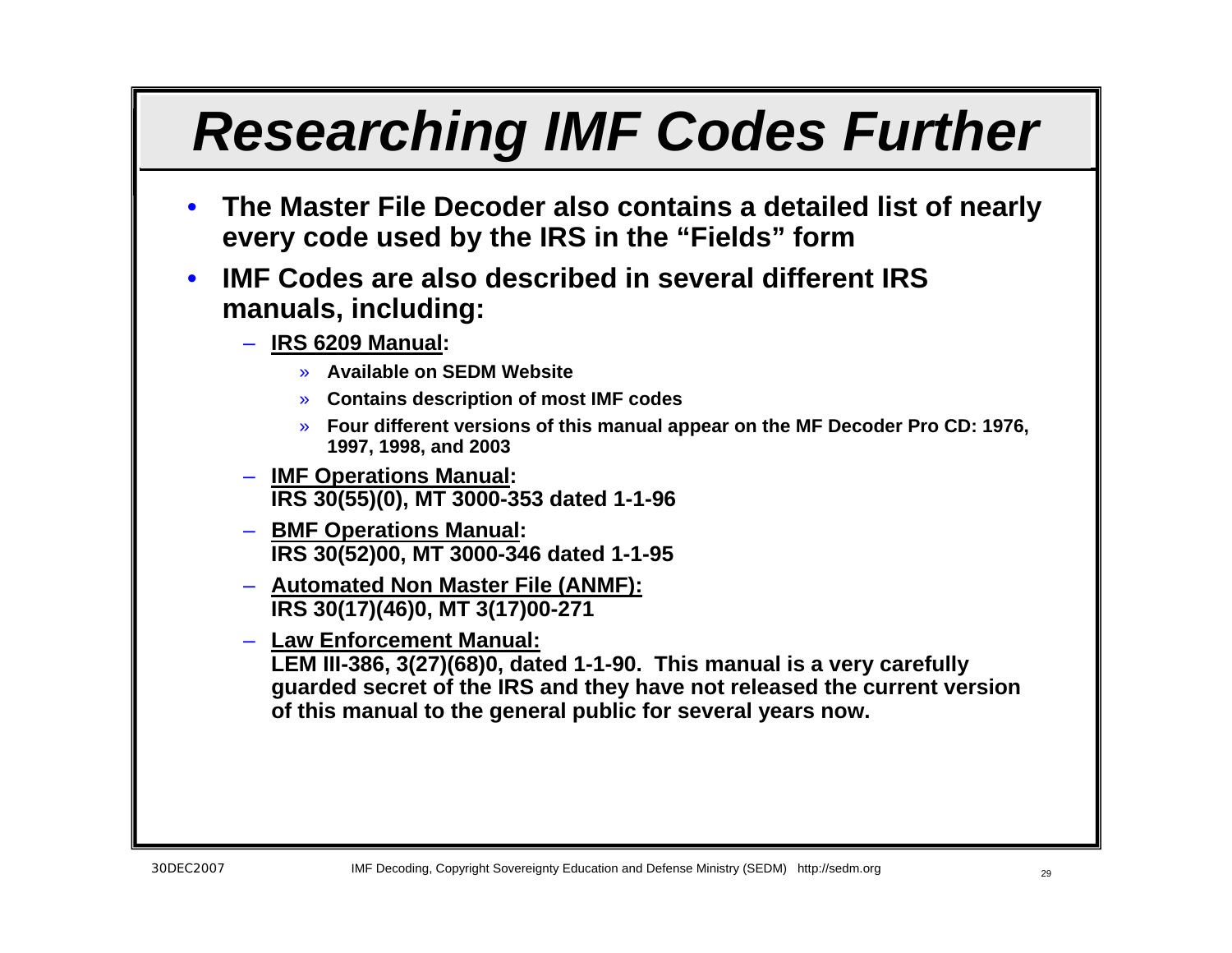### *IRS Does NOT Want you to Understand Your IMF!*

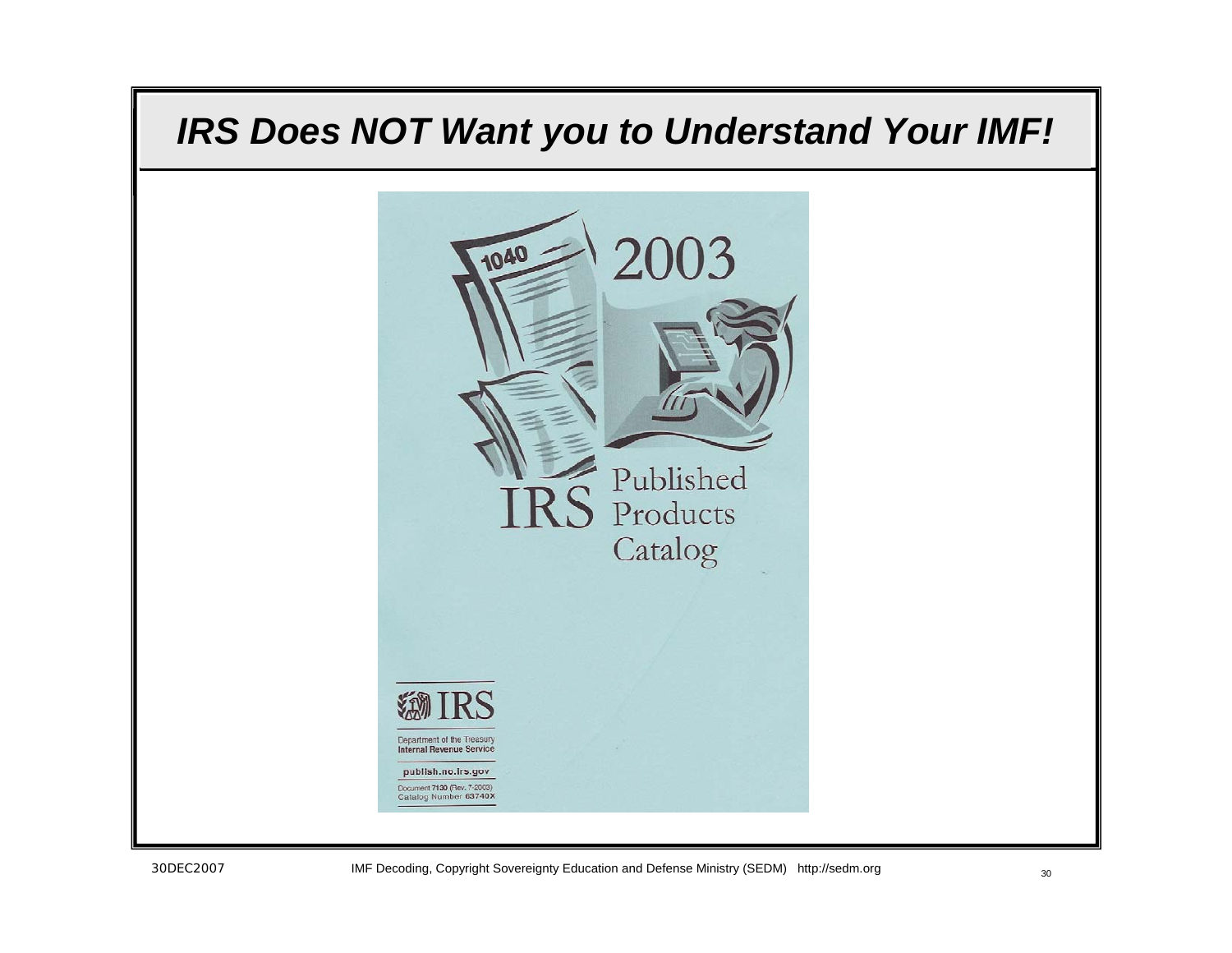### *IRS Does NOT Want you to Understand Your IMF!*

- **Below is Page D-1 of the foregoing manual, listing the IRS 6209 decoding manual**
- **Note that it says "This product may not be ordered by the general public":**

### *WHY DO YOU THINK THAT IS?*

6209 614620 Each 03/2002 Special Handling/See Remarks **ADP and IDRS Information 2001** Document 6209 is a handy reference guide which contains sensitive ADP and IDRS data relative to various components of the IRS. This item is distributed on the IMDDS Program using File Number 231, Cat. No. 01426U. For more information, see Chapter 5 instructions in Document 7130. M.I.SD.D.TE Internal Use This product may not be ordered by the general public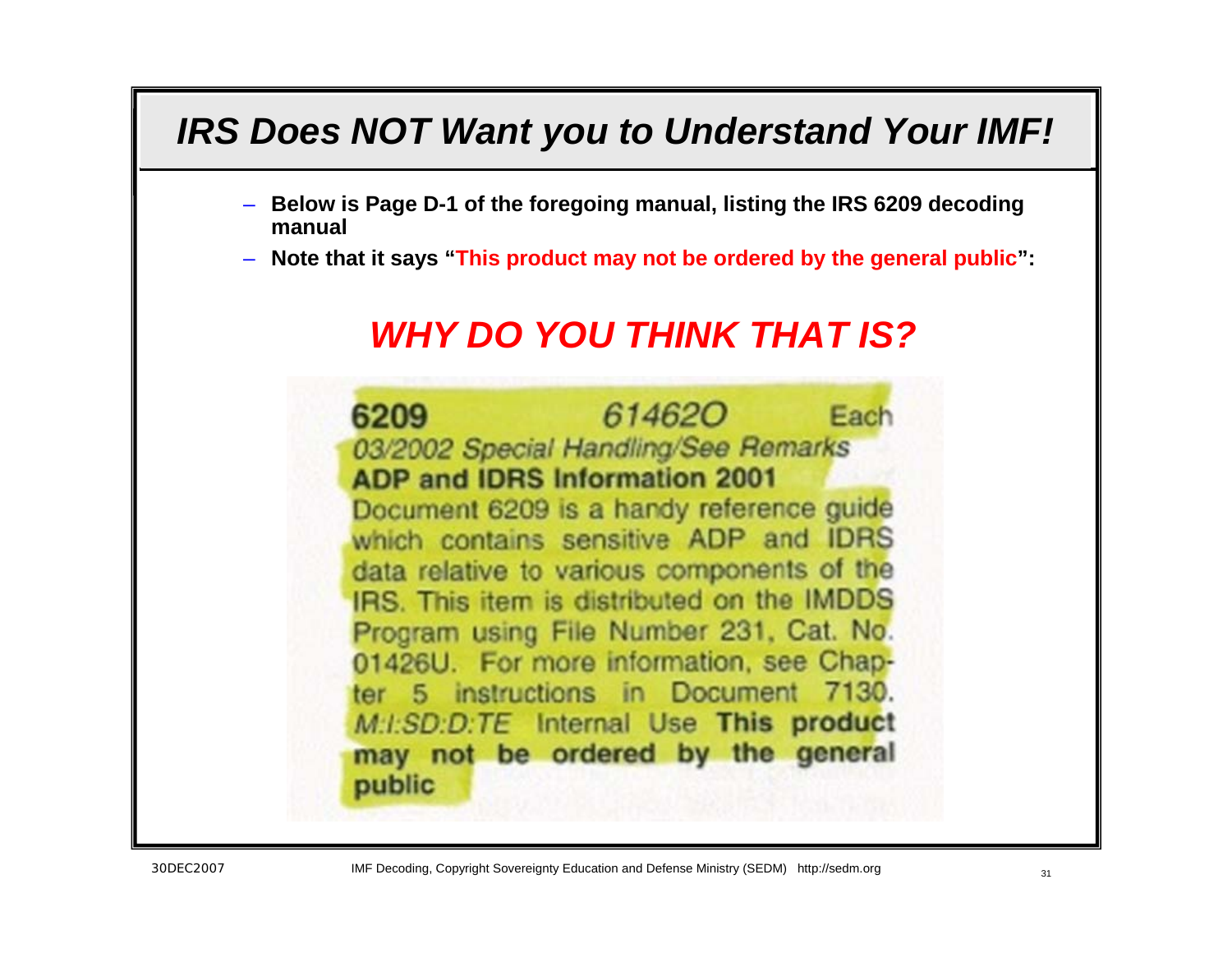### *IRS Does NOT Want you to Understand Your IMF!*

#### • **In addition to the foregoing IRS scandal:**

- **The foregoing document, the** *IRS Published Products Catalog***, Document 7130, is NOT available to the general public, so that you don't know what they are trying to hide:**
	- » **It s not available on their website**
	- » **When we called their order line, they asked "May I ask why you want this document?"**
	- » **If you want a copy of IRS Document 7130, we have the electronic version on the Family Guardian Website at: <http://famguardian.org/TaxFreedom/Forms/IRS/IRSFormsPubs.htm>**
- **IRS removed the 6209 Manual from their website in March of 2003 to make it more difficult for people to interpret their IMF file. You can read an article about this scandal at: <http://famguardian.org/Subjects/Taxes/News/IRS6209Removed-030317.htm>**
- **IRS has removed important sections from its Internal Revenue Manual available from its website in response to articles posted on the Family Guardian Website, to hide evidence of its wrongdoing**
- **A number of people have used the FOIA to request a copy of the IRS 6209 Manual from the IRS, and their response:**
	- » **Had several chapters removed**
	- » **Had all useful information redacted so that it was virtually worthless**

#### • **The above scandal is completely inconsistent with:**

- **The idea of an accountable government that** *serves* **the people**
- **The Fair Debt Collection Practices Act (FDCPA), which the IRS Restructuring and Reform Act of 1998, section 3466, 12 Stat. 768 says the IRS is subject to. See:**

**<http://famguardian.org/Publications/IRSRRA98/IRSRRA98.htm>**

- **The FDCPA, requires that:**
	- **15 USC 1692g(b): The debt collector (IRS) be able and willing to provide an original copy of the imputed debt liability, which in this case is evidence of a valid assessment that is procedurally correct**
	- **15 U.S.C. 1692e: The debt collector (IRS) cannot make any false or misleading representations about the nature of the debt. Making your IMF file virtually unreadable to you by absolutely and defiantly refusing to provide the documents needed to understand it constitutes an attempt to at least confuse or mislead debtor (you).**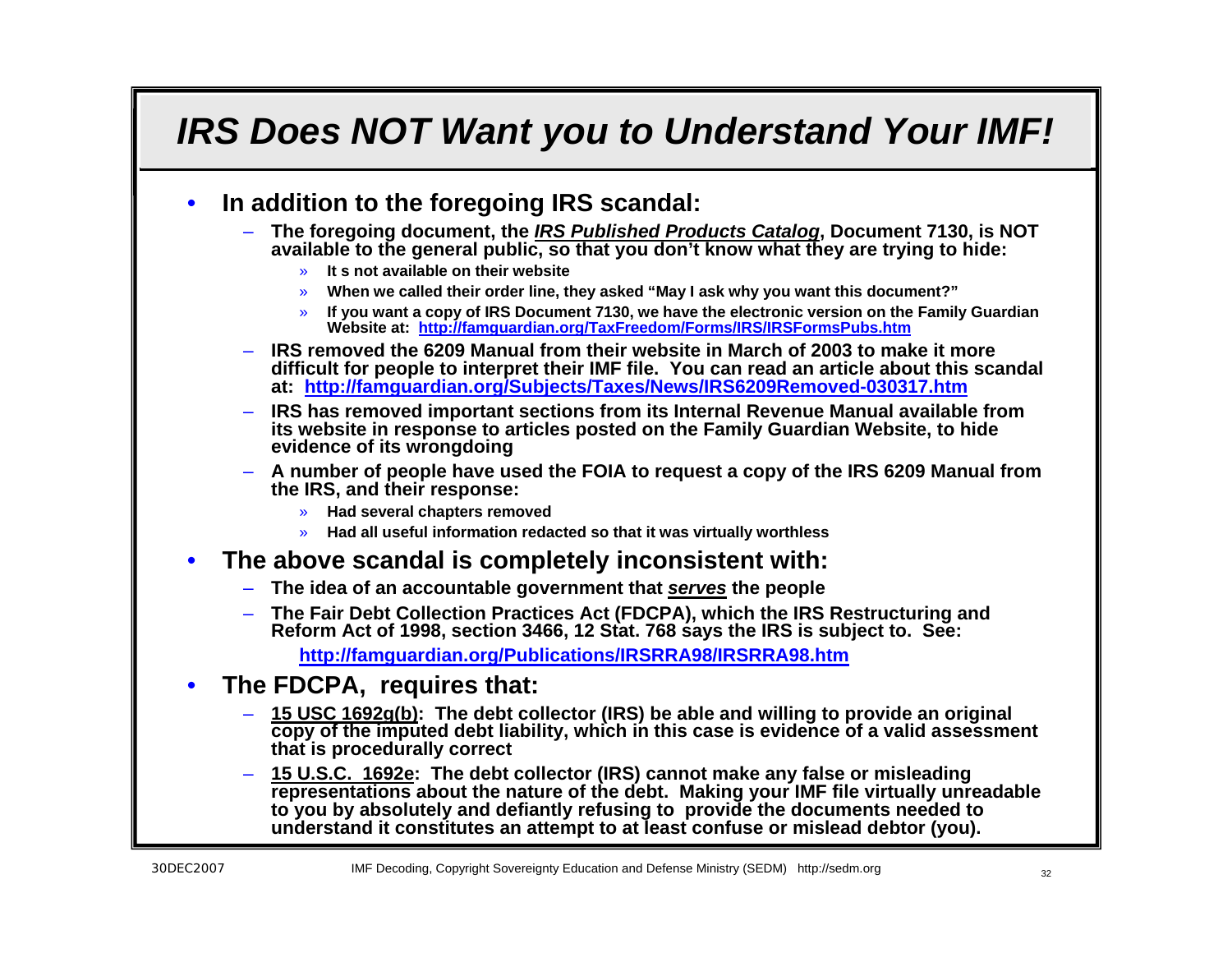# *Illegal Techniques*

- **Illegal techniques are methods used by the IRS to falsify your IMF record**
- **Most illegal techniques are accomplished by:**
	- **Putting your IMF into "freeze mode" so that manual transactions may be entered**
	- **Entering false or fraudulent assessment information to create a bogus liability**
	- **Lying to the computer by pretending to import transactions from the Retention Register that technically don't even exist**
	- **Violating internal IRS procedures documented in the Internal Revenue Manual**
- **The [Master File \(MF\) Decoder](http://sedm.org/ItemInfo/Programs/MFDecoder/MFDecoder.htm) software identifies over 12 different illegal techniques, including such things as:**
	- **Assessments outside the Assessment Statute Expiration Date (ASED)**
	- **Unauthorized extensions to the ASED**
	- **Illegal values on IMF report, rendering it invalid**
	- **Illegal transaction importing from the Non Master File using TC370**
	- **Illegal importations from the Retention Register**
	- **Illegal time-barred assessments**
	- **Invalid CP notices sent to "taxpayer"**
	- **Illegal freezes on IMF account**
	- **Illegal criminal investigations active**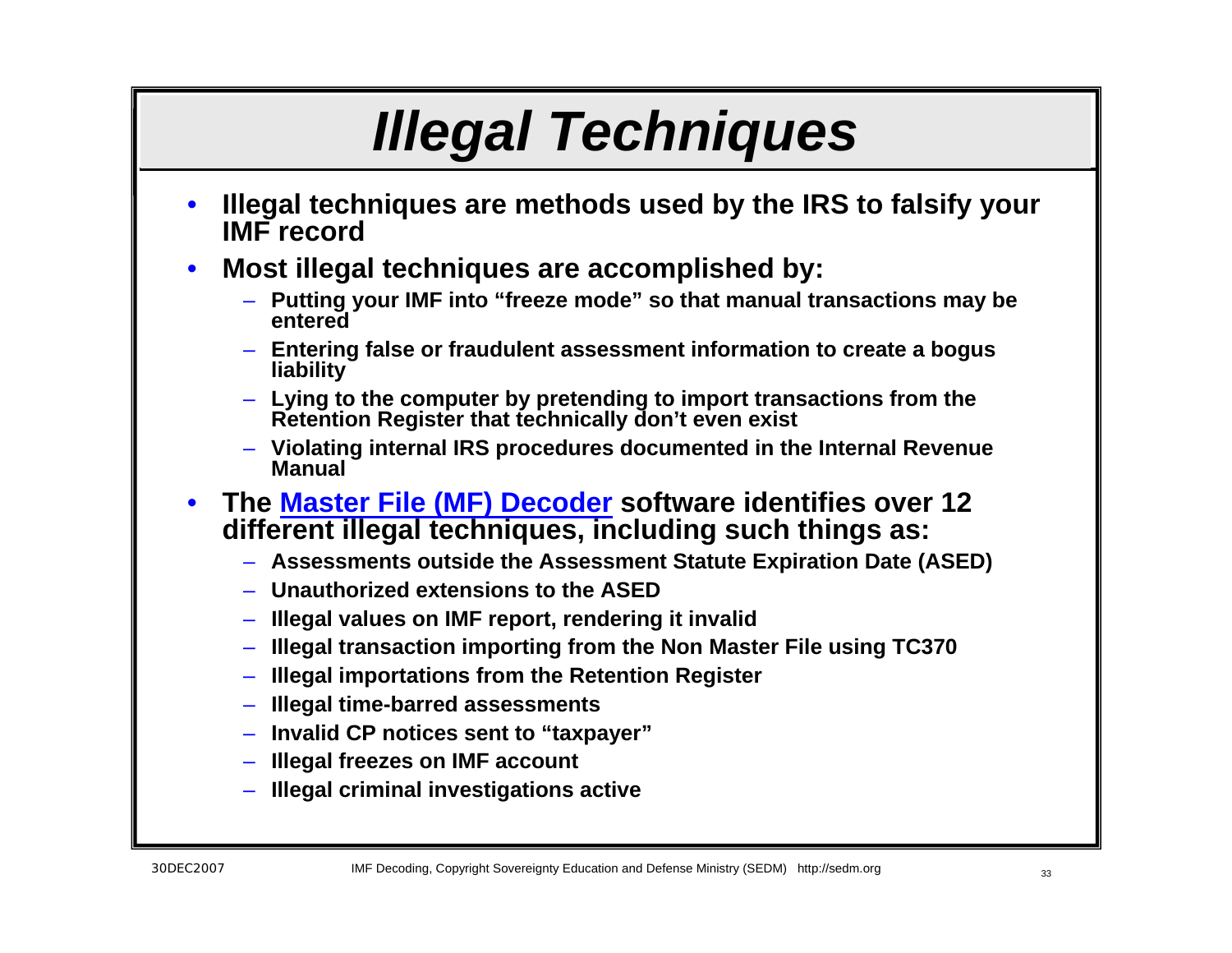# *Getting Copies of Your IMF*

- **You can request a copy of your IMF from the IRS using the authority of the Privacy Act, [5 U.S.C. §552a](http://famguardian.org/PublishedAuthors/Govt/IRS/IRSDisclLitRefBook.pdf)**
- **Under [5 U.S.C. §552](http://www4.law.cornell.edu/uscode/5/552a.html)(a)(6)(a)(i), the government has 20 days to respond to your request for information. If the request is large or includes a lot of information, it could take longer, but the government must warn you that there will be a delay**
- **It's important to keep your FOIA or Privacy Act request for documents as short and simple as possible so that the IRS will not have any excuses for failing to comply:**
	- **The more pieces of information you ask for on the request, the more excuses the IRS will make**
	- **Requests for information should be limited to no more than two or three items at most**
	- **If you have more items to request, send out multiple requests staggered over several days**
- **The [Master File Decoder](http://sedm.org/ItemInfo/Programs/MFDecoder/MFDecoder.htm) software automatically generates several canned customized FOIA requests that are appropriate for your situation and which quickly uncover most types of IRS fraud and abuse**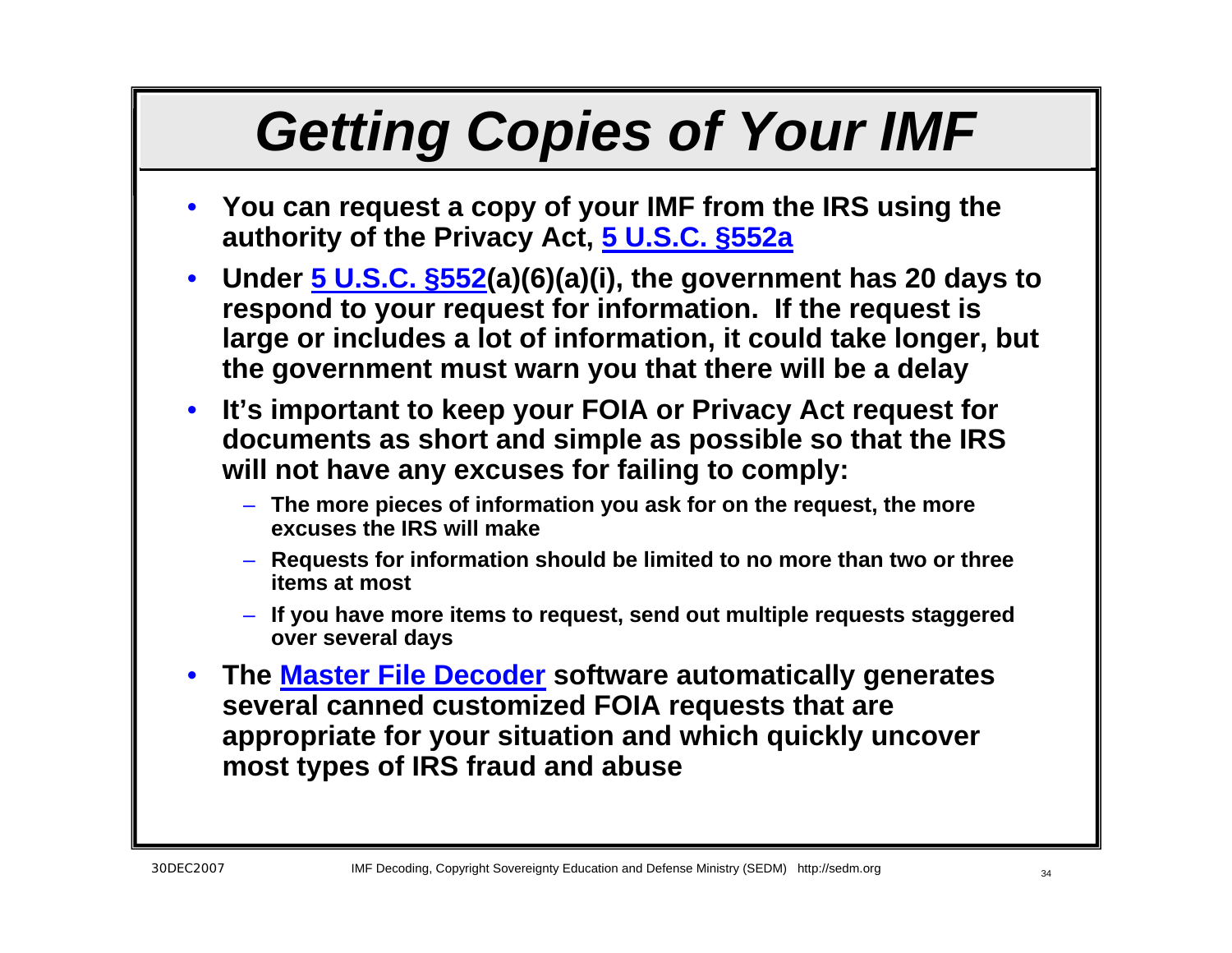## *Additional FOIA References*

• **Citizens Guide to the Using the Freedom of Information Act and the Privacy Act:**

<http://famguardian.org/TaxFreedom/LegalRef/FOIACitizensGuide.pdf>

### • **Department of Justice FOIA Guide:**

<http://www.usdoj.gov/oip/foi-act.htm>

### • **IRS Disclosure Litigation Reference Manual:**

<http://famguardian.org/PublishedAuthors/Govt/IRS/IRSDisclLitRefBook.pdf>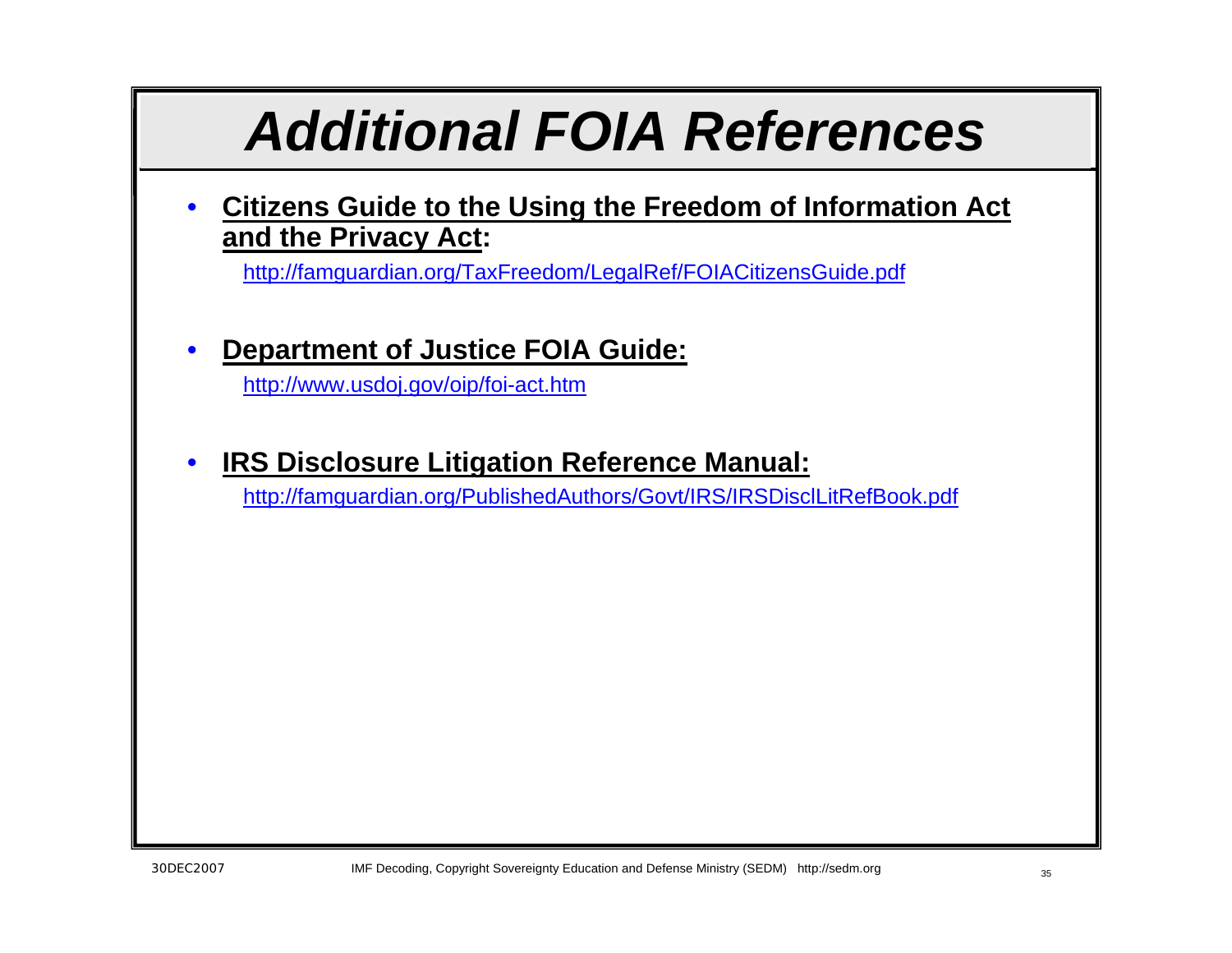### *Master File (MF) Decoder Software*

• **Is available on the SEDM website: [http://sedm.org](http://famguardian.org/TaxFreedom/Forms/IRS/IRSFormsPubs.htm)**

#### • **Main Features**

- **Automatically prepares the FOIA forms needed to obtain your IMF records**
- **Tells you what records to obtain based on given circumstances**
- **Accepts inputs of codes in IMF and AMDISA records provided in response to your Freedom of Information Act/Privacy Act request.**
- **Flags illegal, fraudulent, or time-barred transactions that need to be corrected in your record.**
- **Complete user manual available for FREE**
- **Prints a very professional automated report you can send to IRS to correct errors in your record**
- **Comprehensive index of IRS acronyms, definitions, forms, fields, IRS history, and FOIA systems of records**

#### • **Minimum system requirements:**

– *[Microsoft Access](http://www.microsoft.com/products/info/product.aspx?view=22&pcid=c199c1d1-26e3-4bf9-bd45-7198b44562fb&type=ovr) 2000 or later installed-mandatory***. [Microsoft Access](http://sedm.org/) is part of Microsoft Office Professional 2000, 2002, or 2003**

*NOTE: Microsoft Access 97 or earlier WILL NOT work so please don't contact us to complain about this fact or ask you to help you to get it to work. Microsoft Access is also not available on the MAC or any platform other than the PC.*

- **Personal Computer or compatible**
- **Windows 2000, Windows XP, or Windows 2003**

*Note:* **Does** *not* **work on the Macintosh, unless there is a version of Microsoft Access available for it** 

#### – **128MB RAM**

– **50 MB available disk space**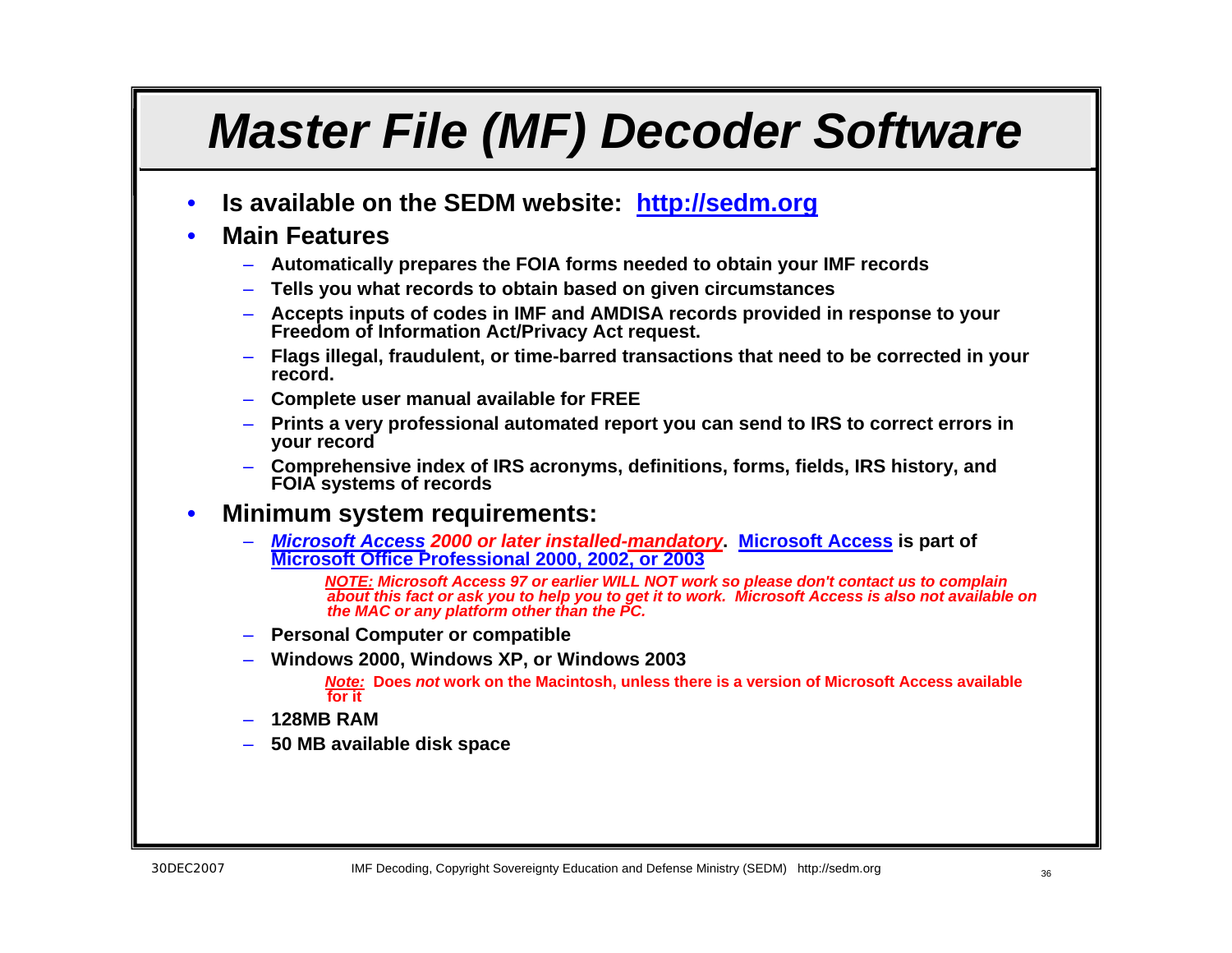### *Master File (MF) Decoder Software (cont)*

#### • **The [MF Decoder](http://sedm.org/ItemInfo/Programs/MFDecoder/MFDecoder.htm)**

- **Is the only tool of its kind that we know of**
- **Is very easy to use**
- **Comes with an excellent user manual that tells you how to use it**
- **Is very inexpensive**
- **Can be used by both individuals and by decoding businesses who service large numbers of clients. It even has built-in automated email status reporting so that it is easy to keep decoding clients apprised of the current status of their decodes**
- **Supports multiple users simultaneously by locating on a share server in your office**
- **Has been developed and tested using input from top IMF decoders throughout the country**
- **Was first released on May 31, 2003**
- **Has been through over 50 revisions and upgrades since it was first released**
- **Is constantly being improved and expanded to meet the needs of its many users**
- **A BIG advantage of the [MF Decoder](http://sedm.org/ItemInfo/Programs/MFDecoder/MFDecoder.htm) is that if you upgrade to a new version, you can:**
	- **Import all your old data and thereby avoid retyping**
	- **Use new illegal technique detection features of the software to catch additional problems with older IMFs**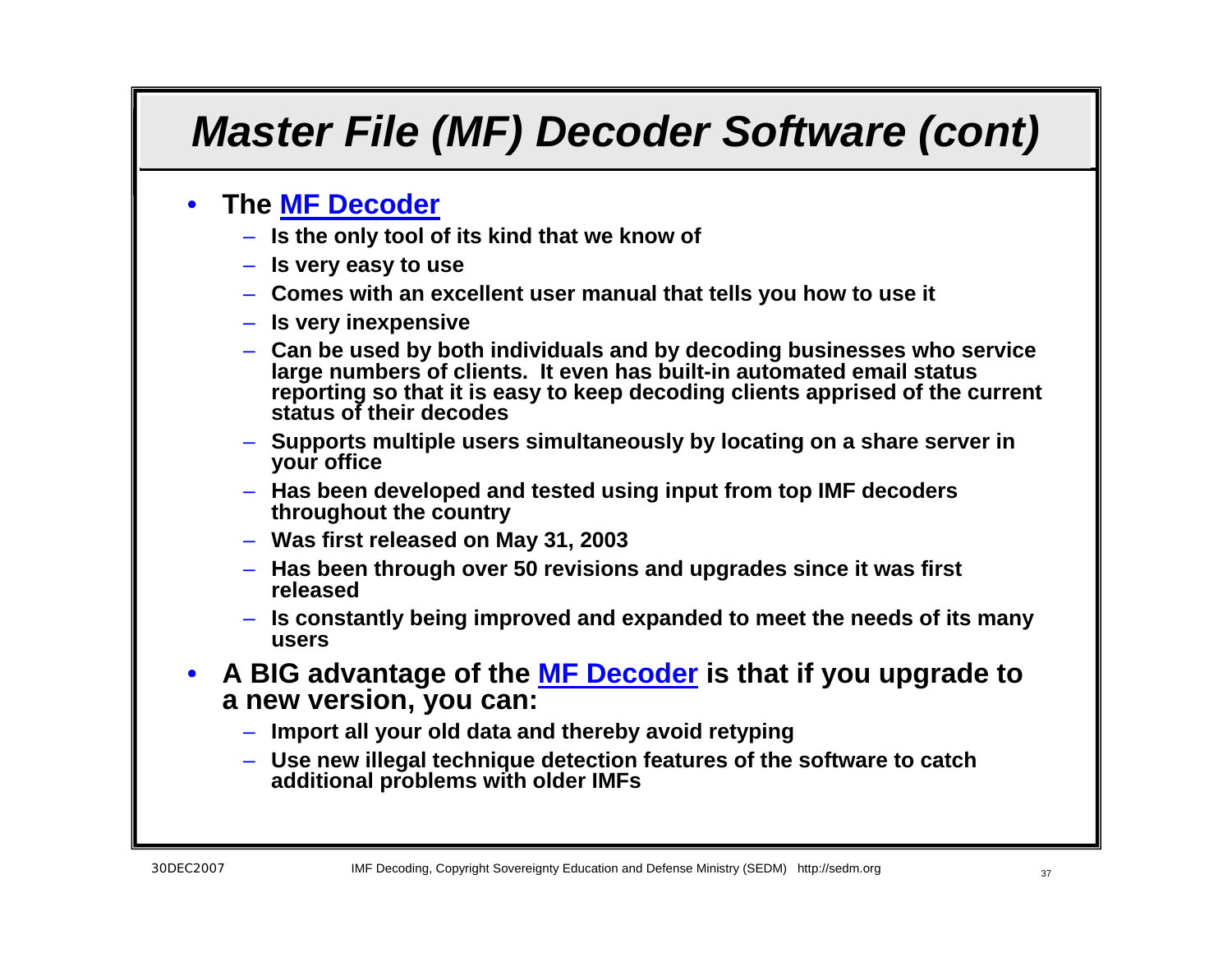### *Master File (MF) Decoder Software (cont)*

- **Reports produced by MF Decoder:**
	- **IMF Decoding Report: Describes the meaning of most codes on your Individual Master File for a given year/module**
	- **Illegals Summary Report: Tells you everything that is wrong with your IMF for all years decoded in one organized, convenient place**
- **Reporting is very flexible:**
	- **All reports and FOIA requests produced by the software may be printed in either HTML, Microsoft Word (RTF) or paper format**
	- **Reports printed in Word format may be customized if special changes are required**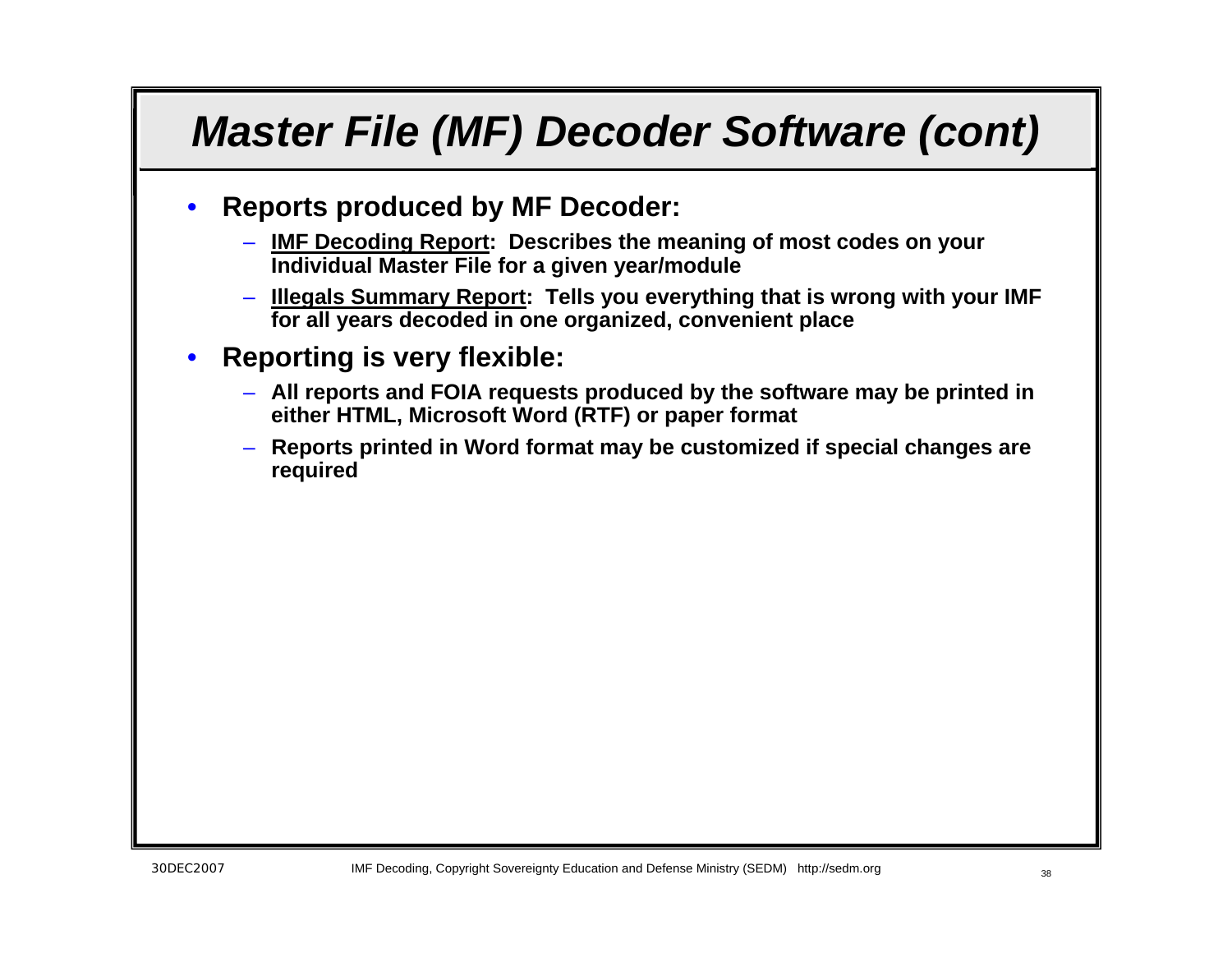## *MF Decoder Professional*

#### • **[MF Decoder](http://sedm.org/ItemInfo/Programs/MFDecoder/MFDecoder.htm) is also available in a Professional Edition:**

- **CD-ROM format instead of downloadable zip**
- **Contains automated rebuttal letter template. This letter documents all the problems with your IMF and is sent to the IRS**
- **Animated video training demonstrating how to use the software**
- **Complete Exhibit Catalog containing exhibits demonstrating the meaning of every field decode and illegal technique in the database using IRS publications**
- **Complete electronic library of IRS decoding reference manuals in Acrobat format, including:**
	- » **IRS Document 6209, downloaded from IRS website on 03-03-2003 (622 pages)**
	- » **AIMS Processing Handbook, dated 02-08-99 (91 pages)**
	- » **IRS Law Enforcement manual (LEM) III, 3(27)(68), LEM III-386, dated 01-01-90 (292 pages)**
	- » **Individual Master File (IMF) Operations Manual, 3(55)(0, MT 3000-353, dated 01-01-96 (37 pages)**
	- » **Business Master File (BMF) Operations Manual, 3(52)0, MT 3000-346, dated 01-01-95 (27 pages)**
	- » **Automated Non Master File (ANMF), 3(17)(46), MT 3(17)00-271, dated 01-01-96 (216 pages)**
	- » **Transcripts Manual, 3(65)0, MT 35-00-219, dated 01-01-96 (168 pages)**
	- » **IRS Federal Tax Lien Handbook, dated 02-02-2000 (42 pages)**
	- » **IRS Collection Manager's Handbook, dated 02-2000 (90 pages)**
	- » **Department of Justice Criminal Tax Manual, dated 05-28-1998 (1298 pages)**
	- » **Federal Rules of Evidence, last updated 05-12-2003 (181 pages)**
- **Complete electronic library of Freedom of Information Act and Privacy Act reference documents in Acrobat format:**
	- » **Freedom of Information Act, 5 U.S.C. 552 (link)**
	- » **Privacy Act, 5 U.S.C. 552a (link)**
	- » **Internal Revenue Service (IRS), Systems of Records, Federal Register Vol. 66, pp. 66784-63875 (93 pages)**
	- » **Internal Revenue Service (IRS), Systems of Records, Internal Revenue Manual Exhibit [1.3] 15-2 dated 08-19-98 (13 pages)**
	- » **Dept. of the Treasury, Systems of Records, Federal Register Vol. 66, pp. 44205 thru 44213 (10 pages)**
	- » **Citizens Guide to Using the Freedom of Information Act and the Privacy Act (74 pages)**
	- » **IRS Disclosure Litigation Reference Book, dated 4-2000 (314 pages)**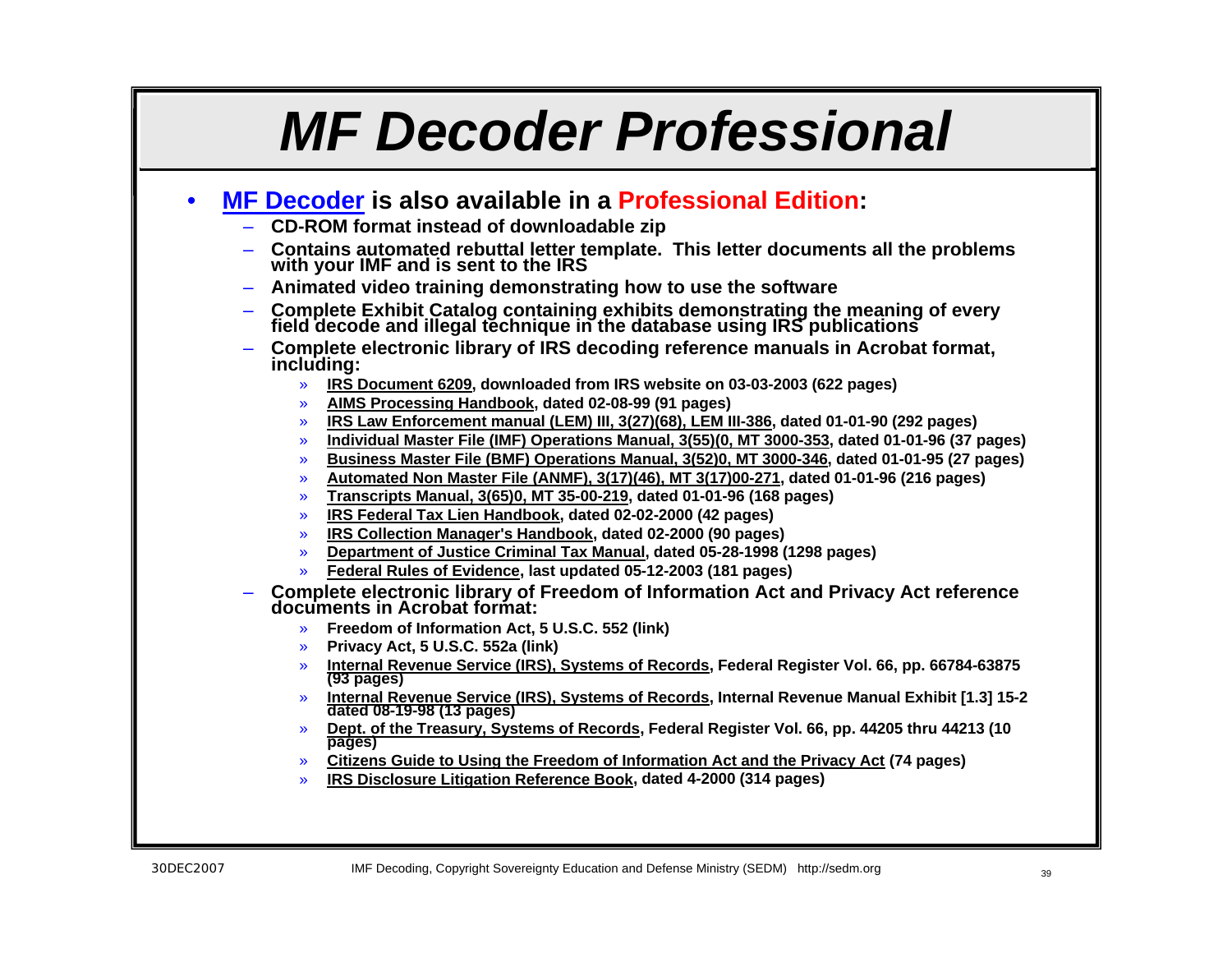## *MF Decoder Professional*

- **Complete electronic library of IMF decoding and tax training materials:**
	- » **IMF Decoding presentation (46 slides)**
	- » **Richard Standring's audio IMF training (MP3 audio)**
	- » **Great IRS Hoax: Why We Don't Owe Income Tax (latest edition)**
	- » **Assumption of Liability book (latest edition)**
	- » **How to Keep 100% of Your Earnings movie (1.5 hours)**

### • **Which version is right for you?**

- **MF Decoder Standard recommended if you meet any of the following:**
	- » **Just want to know what your file says**
	- » **Are only dealing administratively with the IRS**
	- » **Can't afford the more expensive Pro version**
- **MF Decoder Professional recommended if you meet any of the following:**
	- » **Have a slow dial-up link and can't download the software over the phone line**
	- » **Want to learn as much as possible about how to decode Master Files yourself**
	- » **Want to craft a dynamite Privacy Act amendment request to add to your administrative record that includes evidence to back up every claim and conclusion**
	- » **Decode professionally for several clients**
	- » **Intend to use your decode in court litigation. MF Decoder pro comes with evidence admissible in court that will allow you to back up everything it says**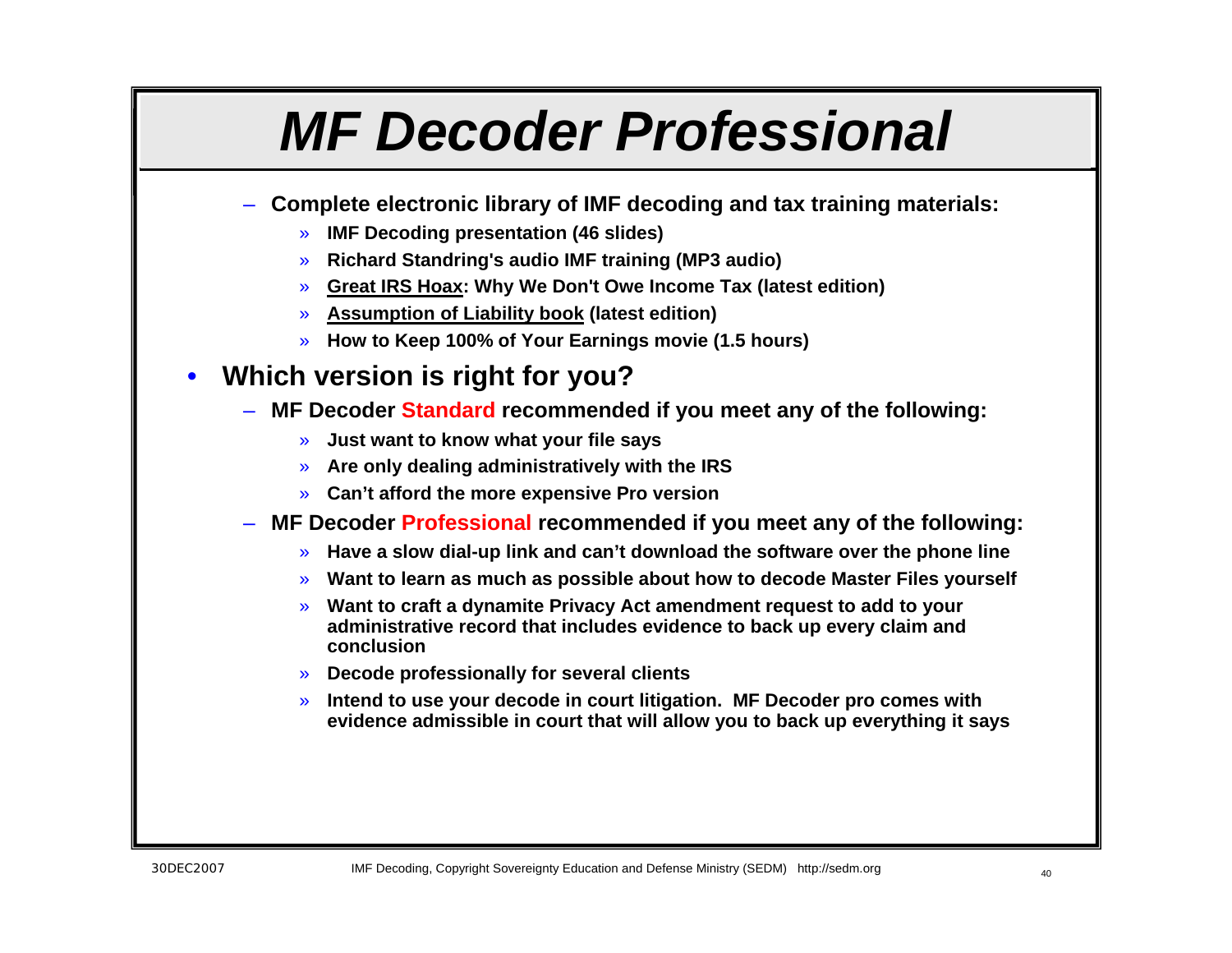### *Master File (MF) Decoder Software (cont)*

#### • **Demo**

**(also available at:** 

**<http://sedm.org/ItemInfo/Programs/MFDecoder/MFDecoder.wmv>)**

| Edit View Tools Window<br>File<br>Help                                                                                                                                                              |                                        | Type a question for help | - 8 x         |
|-----------------------------------------------------------------------------------------------------------------------------------------------------------------------------------------------------|----------------------------------------|--------------------------|---------------|
| $\blacksquare$   4 Q $\clubsuit$   $\lambda$ & B $\triangleleft$   $\cup$ $\frac{1}{2}$ , $\frac{1}{2}$ $\Downarrow$ [ $\triangleright$ $\blacksquare$ $\blacksquare$ $\blacksquare$ $\blacksquare$ |                                        |                          |               |
| Master File (MF) Decoder<br>Copyright Sovereignty Education and Defense Ministry (SEDM) http://sedm.org                                                                                             |                                        |                          | version 1.90  |
| Program Support Forum                                                                                                                                                                               | Get the latest version of this program |                          |               |
| Download the free Great IRS Hoax book!                                                                                                                                                              |                                        |                          |               |
| Name                                                                                                                                                                                                | Permissions                            |                          |               |
| About                                                                                                                                                                                               | 0-Read only                            |                          | Select        |
| AMDISA decoding                                                                                                                                                                                     | 3-Delete                               |                          |               |
| Database change history                                                                                                                                                                             | 0-Read only                            |                          |               |
| Decode status reporting                                                                                                                                                                             | 0-Read only                            |                          |               |
| Definitions                                                                                                                                                                                         | 0-Read only                            |                          | Exit          |
| Exhibits                                                                                                                                                                                            | 0-Read only                            |                          |               |
| Fields                                                                                                                                                                                              | 0-Read only                            |                          |               |
| FOIA contacts                                                                                                                                                                                       | 0-Read only                            |                          | <b>Import</b> |
| FOIA request generator                                                                                                                                                                              | 3-Delete                               |                          | $O0$ Data     |
| FOIA templates                                                                                                                                                                                      | 0-Read only                            |                          |               |
| Help                                                                                                                                                                                                | 0-Read only                            |                          |               |
| Illegal practices                                                                                                                                                                                   | 0-Read only                            |                          |               |
| IMF decoding                                                                                                                                                                                        | 3-Delete                               |                          |               |
| <b>IRS Forms and Publications</b>                                                                                                                                                                   | 0-Read only                            |                          |               |
| IRS history                                                                                                                                                                                         | 0-Read only                            |                          |               |
| Systems of Records                                                                                                                                                                                  | 0-Read only                            |                          |               |
| Transaction codes                                                                                                                                                                                   | 0-Read only                            |                          |               |
| <b>Users</b>                                                                                                                                                                                        | 3-Delete                               |                          |               |
|                                                                                                                                                                                                     |                                        |                          |               |
|                                                                                                                                                                                                     |                                        |                          |               |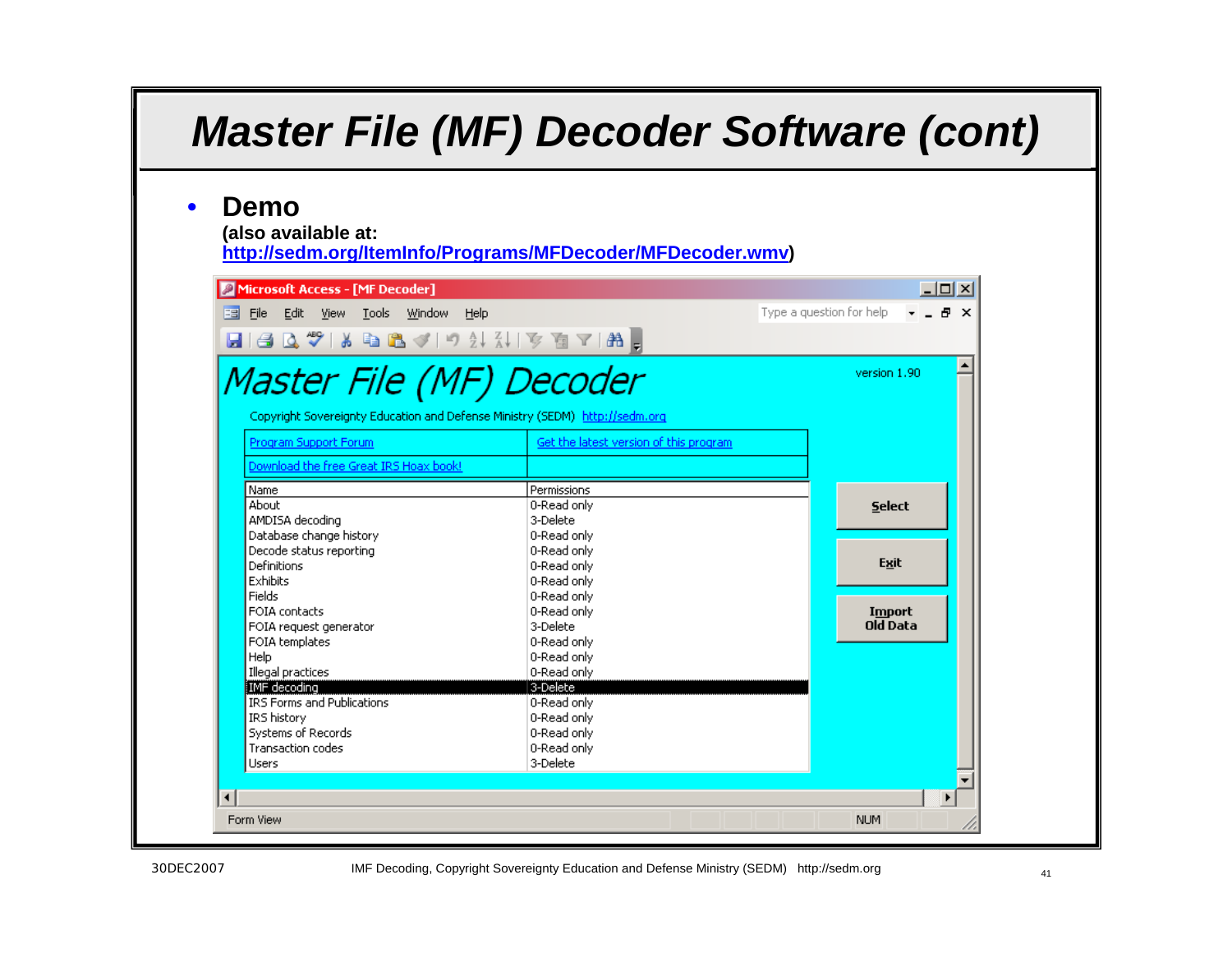# *SEDM Decoding Services*

- **In addition to the [Master File \(MF\) Decoder](http://sedm.org/ItemInfo/Programs/MFDecoder/MFDecoder.htm), SEDM also offers full-service IMF decoding**
- **Our IMF decoding service works in six phases**
	- **Phase 1: Initial Privacy Act request for your IRS records**
	- **Phase 2: Information Gathering about you to populate our records**
	- **Phase 3: Initial Decoding**
	- **Phase 4: Situational Privacy Act Requests**
	- **Phase 5: Final Decoding and Rebuttal**
	- **Phase 6: Maintenance**
- **Our IMF decoding service provides advantages above and beyond the [MF Decoder](http://sedm.org/ItemInfo/Programs/MFDecoder/MFDecoder.htm). It includes:**
	- **All deliverables provided in electronic form on a single CD-ROM, to conserve space and maximize convenience**
	- **Electronic copy of all FOIA responses**
	- **Complete electronic exhibit package documenting every field decode**
	- **Our excellent reputation for quality and attention to detail**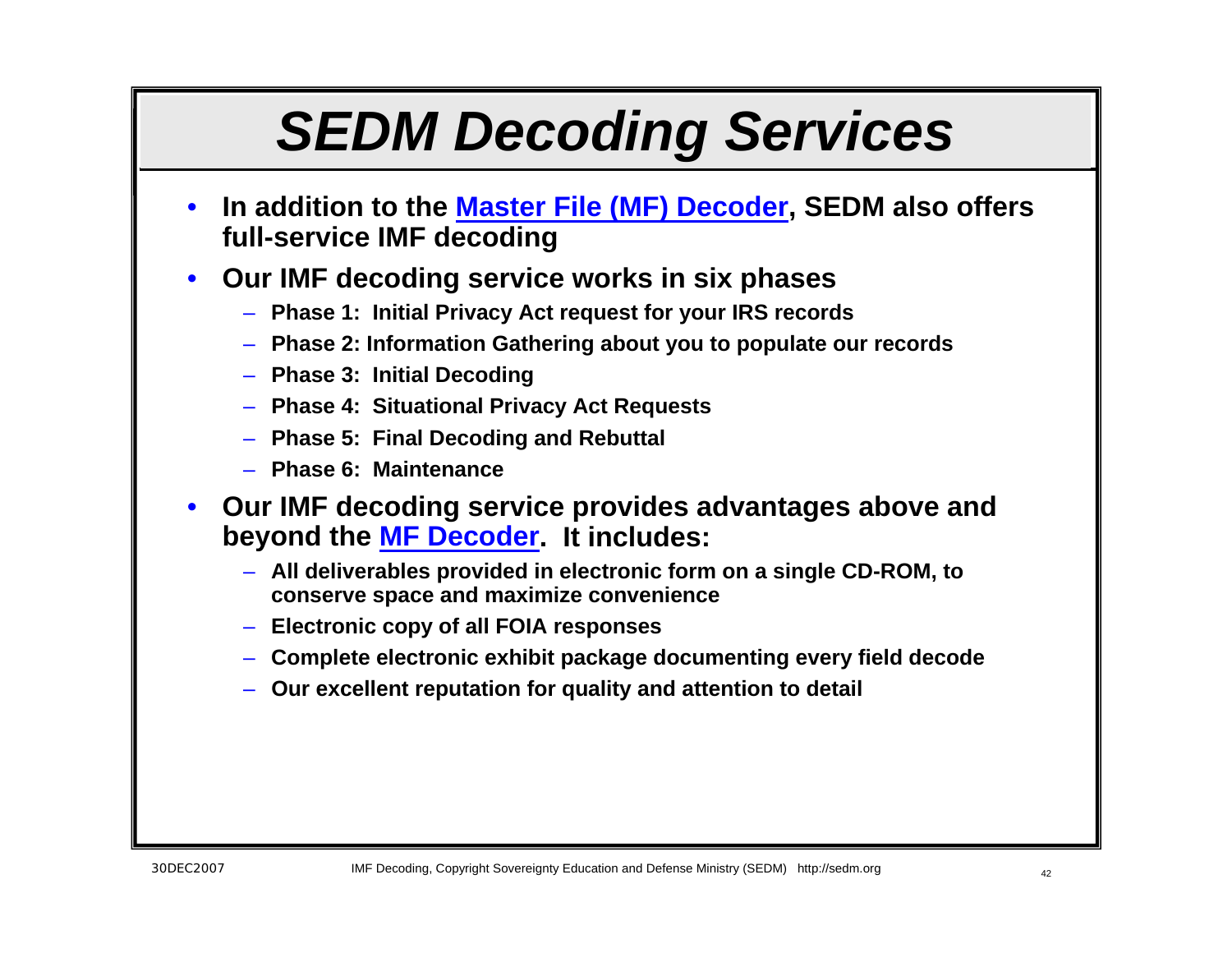# *More About Full-Service Decoding*

• **If you would like to learn more about Full-Service IMF Decoding, you may visit the SEDM website at:**

**<http://sedm.org/ItemInfo/Services/IMFDecoding/IMFDecoding.htm>**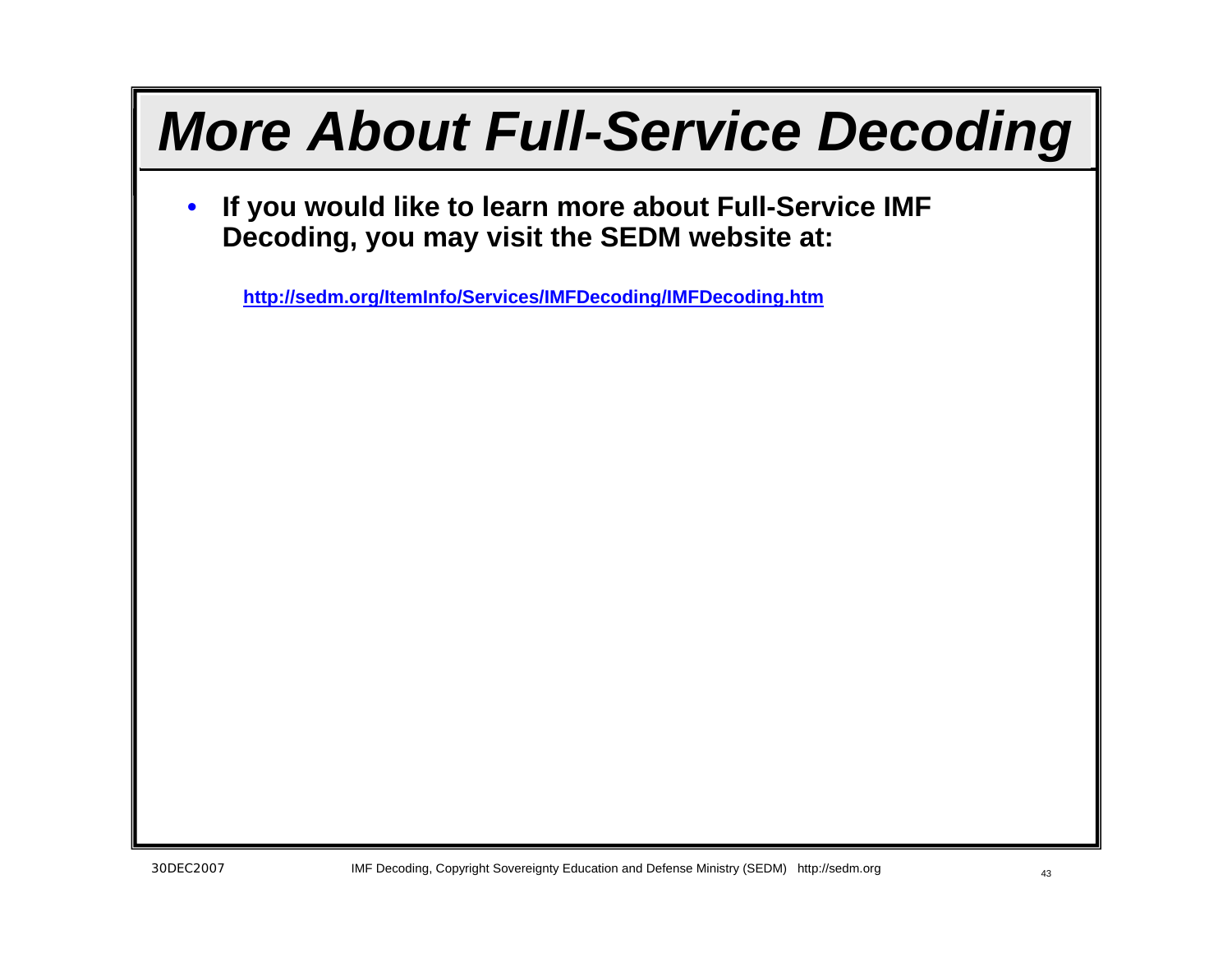### *Sovereignty Education and Defense Ministry (SEDM)*

- **Founded in 2003**
- **A non-profit Christian/religious ministry**
- **Mission statement found at:**

**<http://sedm.org/AboutUs.htm>**

- **Managed by a board of ordained ministers**
- **Ministry offerings are completely consistent with materials found on the [Family Guardian Website](http://famguardian.org/)**
- **Educational course materials available only to "members", who must be "nonresident aliens" and "nontaxpayers" not engaged in a "[trade](http://famguardian.org/TaxFreedom/CitesByTopic/TradeOrBusiness.htm)  [or business](http://famguardian.org/TaxFreedom/CitesByTopic/TradeOrBusiness.htm)" and who believe in God**
- **All educational materials obtained online** *only*
- **Signed [Membership Agreement](http://www.sedm.org/MemberAgreement/MemberAgreement.htm) required to join or obtain any ministry offerings**
- **Based out of (but NOT domiciled in) Canada and outside of jurisdiction of United States government**
- **Focus exclusively on** *natural persons* **and not** *businesses*
- **See the ["About Us" page f](http://www.sedm.org/cgi-bin/cp-app.cgi?usr=&rnd=&rrc=N&affl=&cip=&act=&aff=&pg=aboutus)or further details on the ministry**
- **See our Frequently Asked Questions page, which answers most questions to or about us:**
	- **<http://sedm.org/FAQs/FAQs.htm>**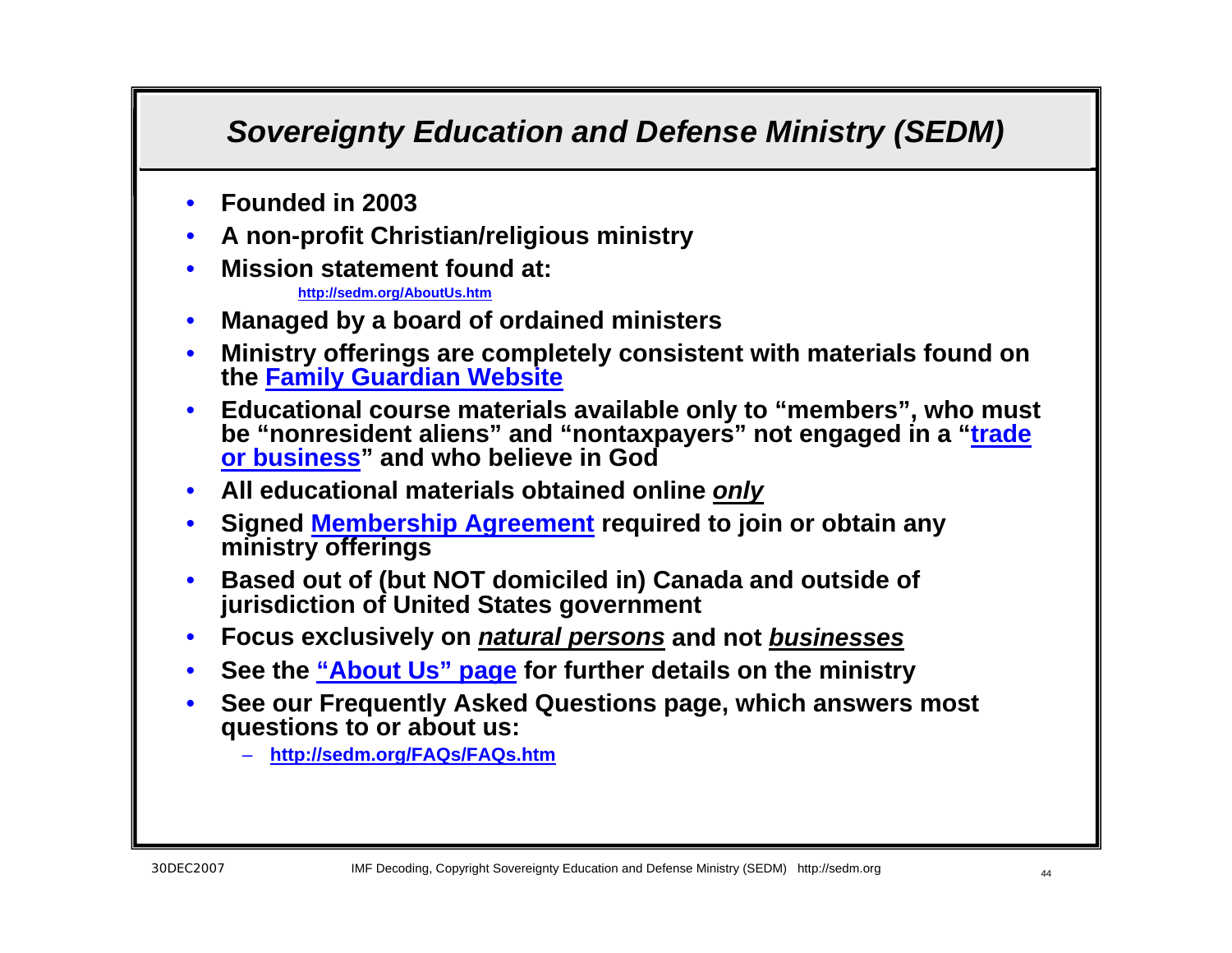### *Sovereignty Education and Defense Ministry (SEDM)*

### • **WE DO NOT:**

- **Offer services or interact directly with the IRS on your behalf**
- **Offer asset protection, trusts, or corporation soles**
- **"Represent" anyone using IRS 2848 Power of Attorney forms**
- **Prepare or advise in the preparation of tax returns for anyone**
- **Offer educational materials or services to "[taxpayers](http://famguardian.org/Subjects/Taxes/Articles/TaxpayerVNontaxpayer.htm)", "[U.S. citizens](http://famguardian.org/TaxFreedom/CitesByTopic/USCitizen.htm)", "[U.S. persons](http://famguardian.org/TaxFreedom/CitesByTopic/USPerson.htm)", "U.S. residents", or any instrumentality of the federal government, including especially "[public officers](http://famguardian.org/TaxFreedom/CitesByTopic/PublicOffice.htm)"**
- **Provide legal advice or representation (but** *do* **provide "assistance of counsel"). See our article on [Unlicensed Practice of Law, Form #05.029](http://sedm.org/Forms/MemLaw/UnlicPractLaw.pdf)**
- **Connect ourselves with a "[trade or business in the United States](http://sedm.org/Forms/MemLaw/TradeOrBusScam.pdf)"**
- **Offer any kind of investment or "[tax shelter](http://famguardian.org/TaxFreedom/CitesByTopic/TaxShelter.htm)" or engage in any kind of commerce**
- **Engage in factual or actionable speech. All of our offerings constitute religious beliefs and opinions that are not admissible as evidence pursuant to [Fed.Rul.Ev. 610](http://www.law.cornell.edu/rules/fre/rules.htm#Rule610). Only you can make them admissible as evidence by signing them under penalty of perjury as part of an affidavit**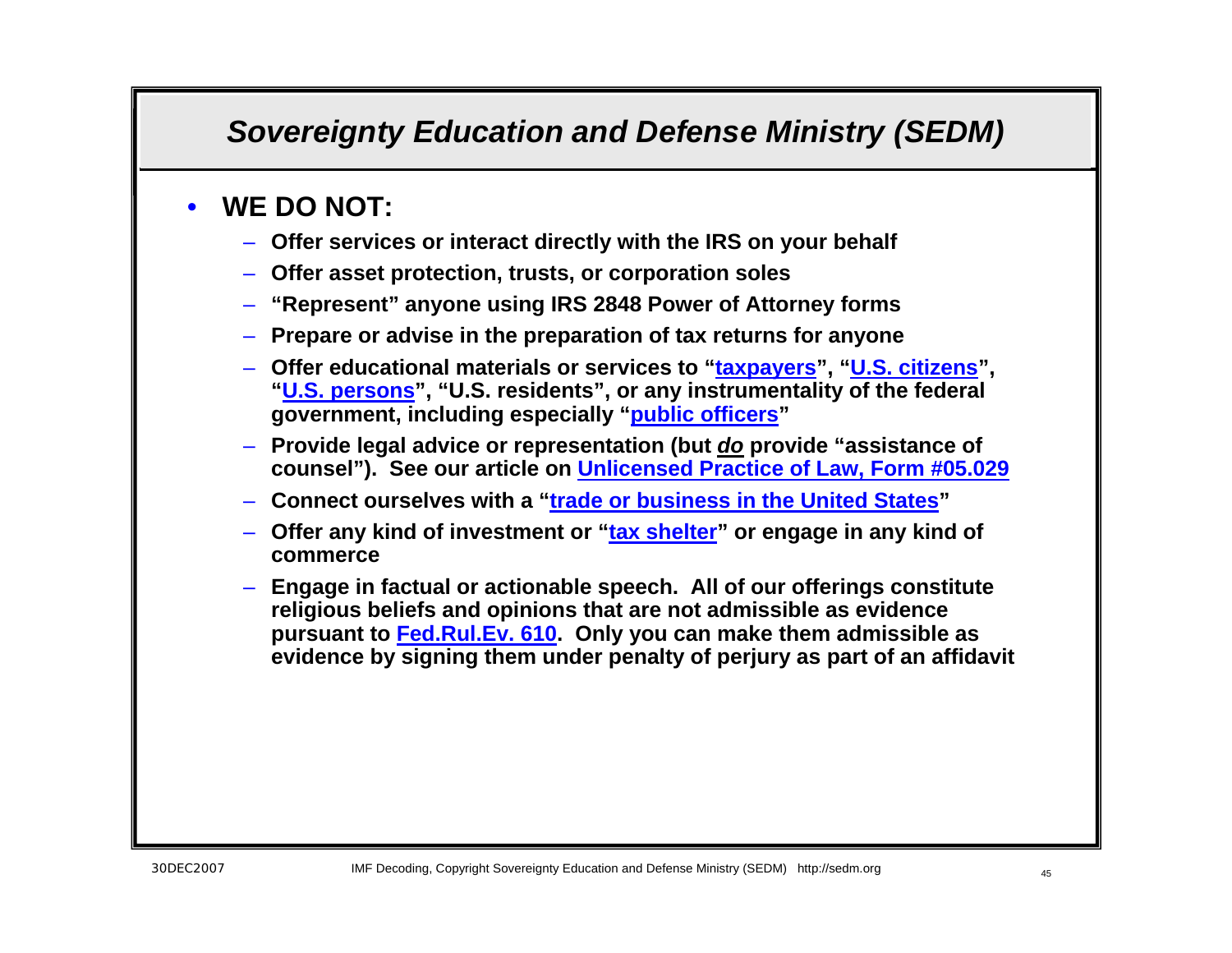## *Further Reading*

• **IRS Website:**

**[http://www.irs.gov](http://www.irs.gov/)**

### • **Internal Revenue Manual (IRM):**

*<http://www.irs.gov/irm/index.html>*

- **Internal Revenue Code: <http://www4.law.cornell.edu/uscode/26/>**
- **IRS 6209 Manual:** 
	- **Available on SEDM Website**
	- **Contains description of most IMF codes**
- **IMF Operations Manual: IRS 30(55)(0), MT 3000-353 dated 1-1-96**
- **BMF Operations Manual: IRS 30(52)00, MT 3000-346 dated 1-1-95**
- **Automated Non Master File (ANMF): IRS 30(17)(46)0, MT 3(17)00-271**
- **Law Enforcement Manual: LEM III-386, 3(27)(68)0, dated 1-1-90**
- **Master File Decoder Software: Available on SEDM website <http://sedm.org/ItemInfo/Programs/MFDecoder/MFDecoder.htm>**
- **Citizens Guide to the Using the Freedom of Information Act and the Privacy Act:**

**<http://famguardian.org/TaxFreedom/LegalRef/FOIACitizensGuide.pdf>**